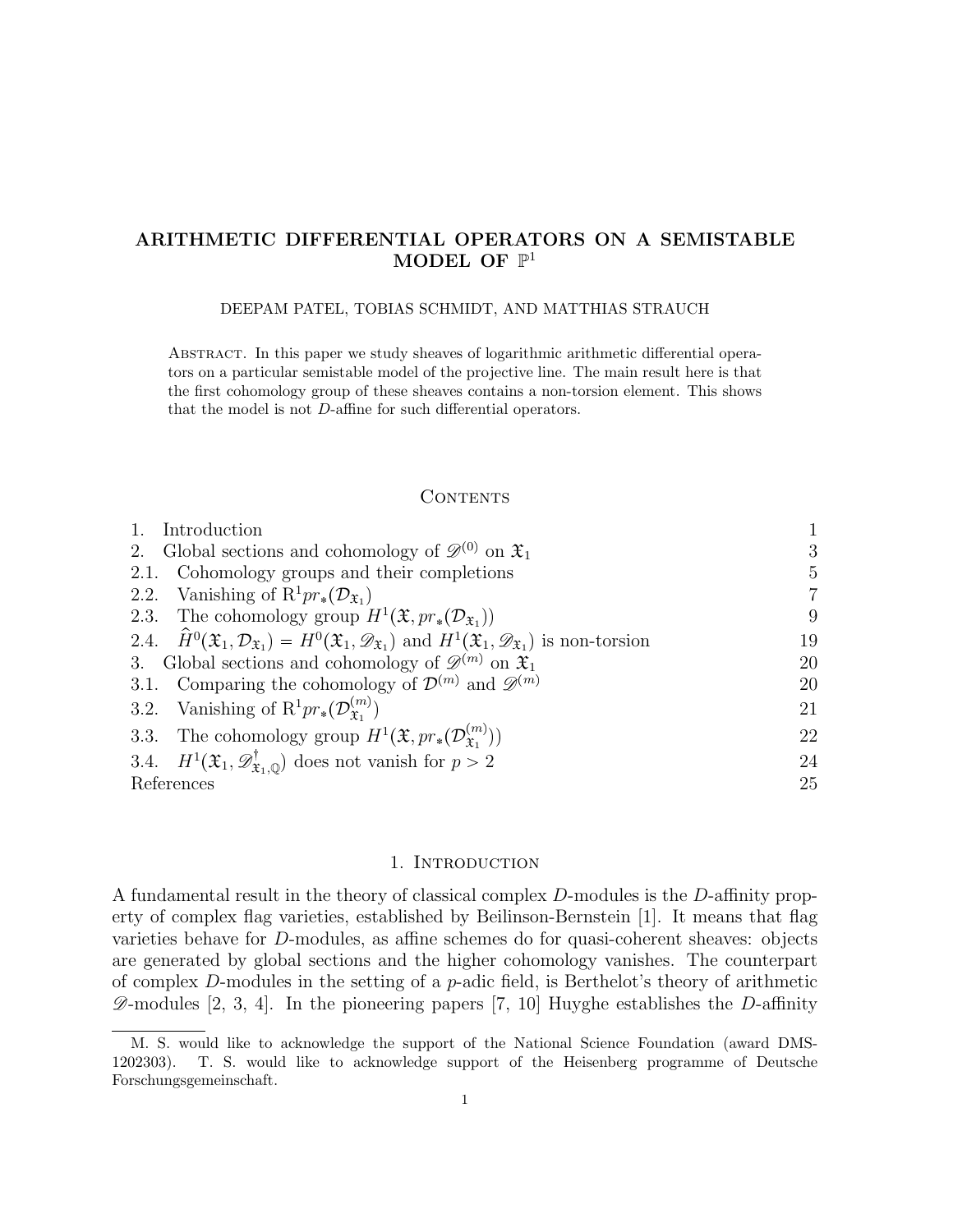property for arithmetic  $\mathscr{D}$ -modules over the formal projective line and over general formal flag varieties, respectively.

On the other hand, we have started in [11, 12] to systematically investigate the relationship between equivariant arithmetic  $\mathscr{D}$ -modules on flag varieties and the theory of admissible representations of  $p$ -adic Lie groups [13, 14]. In this approach, a key point is to extend the  $\mathscr{D}$ -affinity property from the formal level to the level of rigid-analytic spaces. Since the latter are approximated by formal models through Raynaud's theory, it becomes a pressing question whether Huyghe's result extends from the smooth model to more general (semistable) models of the flag variety.

In this paper we approach this question in the simplest case of the group  $GL_2$  over  $\mathbb{Z}_p$ . The corresponding flag variety is the projective line  $\mathbb{X} = \mathbb{X}_0 = \mathbb{P}^1_{\mathbb{Z}_p}$ . We study sheaves of logarithmic arithmetic differential operators on the simplest, so to speak, semistable (nonsmooth) model  $\mathbb{X}_1$  of  $\mathbb{P}^1_{\mathbb{Z}_p}$ . This model is obtained by blowing up the reduced closed subscheme given by the set of  $\mathbb{F}_p$ -valued points of X. We denote the corresponding formal schemes, the completions along the special fiber, by  $\mathfrak{X}$  and  $\mathfrak{X}_1$ , respectively. The sheaf of logarithmic differential operators of level  $m$ , as defined in [12, sec. 5], will be denoted by  $\mathcal{D}_{\mathfrak{T}_1}^{(m)}$  $\begin{bmatrix} (m) \\ \tilde{x}_1 \end{bmatrix}$ , and its *p*-adic completion by  $\mathscr{D}^{(m)}_{\tilde{x}_1}$  $\mathfrak{X}_1^{(m)}$ . The formal scheme  $\mathfrak{X}_1$  is the first member of a family of formal semistable models  $\mathfrak{X}_n$  which we studied in [12]. In that paper, we obtained some results about the global sections of the sheaf of logarithmic arithmetic differential operators  $\mathcal{D}_{\mathfrak{X}_n}^{(m)}$  $\mathfrak{X}_n^{(m)}$ . One fundamental question that had not been treated there was the relation between  $H^0(\mathfrak{X}_n, \mathcal{D}_{\mathfrak{X}_n}^{(m)})$  $\mathfrak{X}_n^{(m)}$ ) and  $H^0(\mathfrak{X}_n, \mathscr{D}_{\mathfrak{X}_n}^{(m)})$  $(\mathfrak{X}_n^{(m)})$ . More precisely, one may ask if the natural inclusion

$$
\widehat{H}^0(\mathfrak{X}_n, \mathcal{D}_{\mathfrak{X}_n}^{(m)}) \longrightarrow H^0(\mathfrak{X}_n, \mathscr{D}_{\mathfrak{X}_n}^{(m)})
$$

is an isomorphism. On the left hand side  $\hat{H}^0(\mathfrak{X}_n, \mathcal{D}_{\mathfrak{X}_n}^{(m)})$  $\binom{m}{x_n}$  denotes the *p*-adic completion of  $H^0(\mathfrak{X}_n,\mathcal{D}_{\mathfrak{X}_n}^{(m)})$  $\mathbf{x}_n^{(m)}$ ). It is straightforward to see that there is a canonical exact sequence

$$
0 \to \hat{H}^0(\mathfrak{X}_n, \mathcal{D}_{\mathfrak{X}_n}^{(m)}) \to H^0(\mathfrak{X}_n, \mathscr{D}_{\mathfrak{X}_n}^{(m)}) \to T_p\left(H^1(\mathfrak{X}_n, \mathcal{D}_{\mathfrak{X}_n}^{(m)})\right) \to 0,
$$

where the group on the right is the *p*-adic Tate module

$$
T_p\left(H^1(\mathfrak{X}_n,\mathcal{D}_{\mathfrak{X}_n}^{(m)})\right)=\varprojlim_k H^1(\mathfrak{X}_n,\mathcal{D}_{\mathfrak{X}_n}^{(m)})[p^k],
$$

of  $H^1(\mathfrak{X}_n, \mathcal{D}_{\mathfrak{X}_n}^{(m)})$  $(\mathbf{x}_n^{(m)})$ . In this paper we only consider the case when  $n = 1$ , and the main results are summarized in the following theorem.

Theorem. *(i)*  $T_p\left(H^1(\mathfrak{X}_1,\mathcal{D}_{\mathfrak{X}_1}^{(m)})\right)$  $\mathfrak{X}_1$ <sup>'</sup>)  $=0$ , and the map  $\widehat{H}^0(\mathfrak{X}_1,\mathcal{D}_{\mathfrak{X}_1}^{(m)}$  $f_{\mathfrak{X}_1}^{(m)}$   $\longrightarrow$   $H^0(\mathfrak{X}_1, \mathscr{D}_{\mathfrak{X}_1}^{(m)})$  $\hat{\mathfrak{X}}_1$ <sup>'</sup>)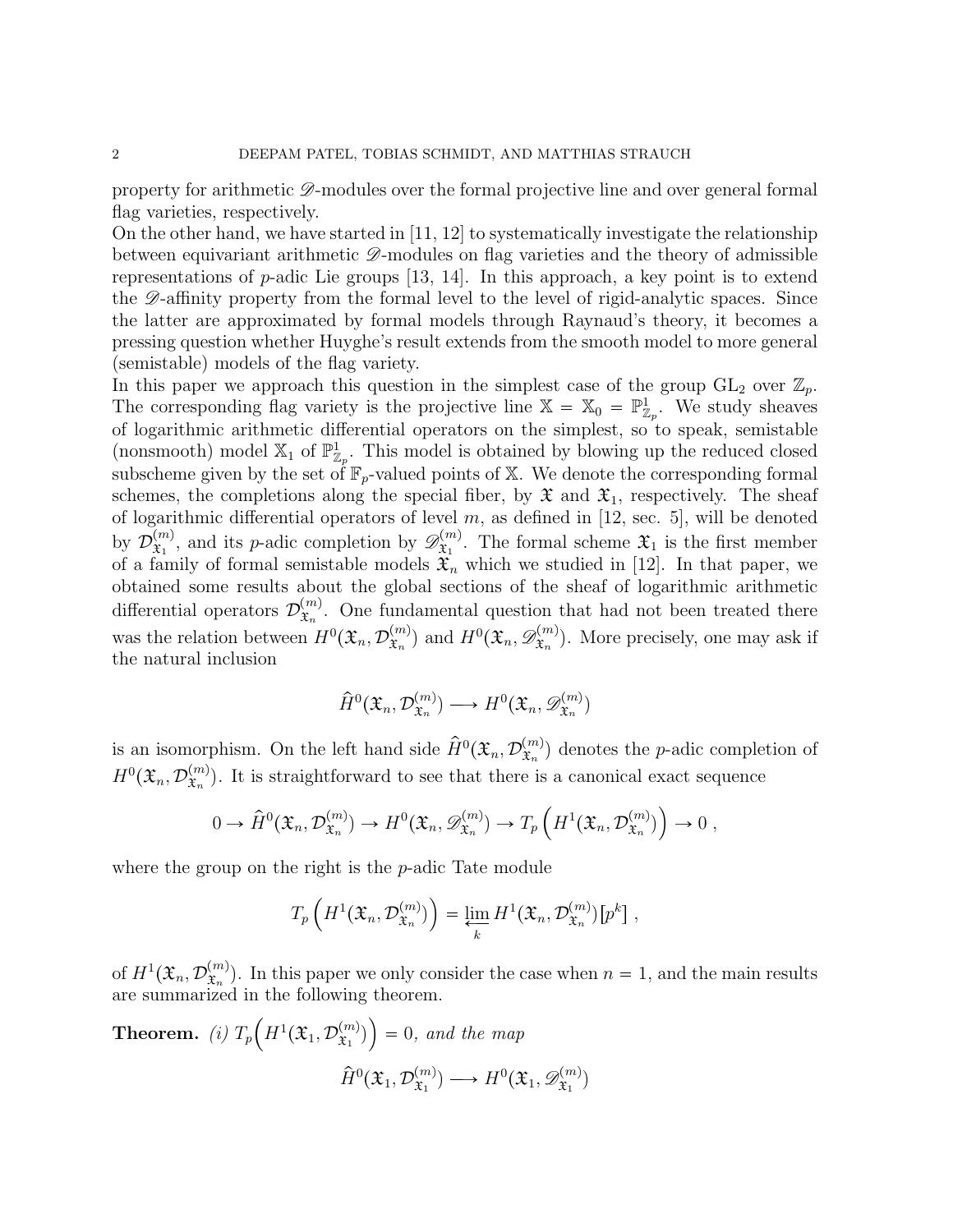is therefore an isomorphism.

(ii) There is a canonical surjective homomorphism

$$
H^1(\mathfrak{X}_1, \mathscr{D}_{\mathfrak{X}_1}^{(m)}) \longrightarrow \hat{H}^1(\mathfrak{X}_1, \mathcal{D}_{\mathfrak{X}_1}^{(m)}) ,
$$

and cohomology group on the right contains non-torsion elements. In particular,  $H^1({\mathfrak X}_1, {\mathscr D}^{(m)}_{{\mathfrak X}_1, {\mathbb Q}})$  does not vanish.

(iii) The cohomology group  $H^1(\mathfrak{X}_1, \mathscr{D}^{\dagger}_{\mathfrak{X}_1, \mathbb{Q}})$  does not vanish.

The sheaf  $\mathscr{D}^{\dagger}_{\mathfrak{X}_1,\mathbb{Q}}$  in (iii) is the inductive limit of the sheaves  $\mathscr{D}^{(m)}_{\mathfrak{X}_1,\mathbb{Q}}$ .

By considering a refinement of the order filtration on the sheaf  $\mathcal{D}_{\mathfrak{X}_{1}}^{(m)}$  $\mathfrak{X}_1^{(m)}$  and computing the associated graded ring, one can show that  $\hat{H}^0(\mathfrak{X}_1, \mathcal{D}_{\mathfrak{X}_1}^{(m)})$  $\mathfrak{X}_1^{(m)}$ ) and  $H^0(\mathfrak{X}_1, \mathscr{D}_{\mathfrak{X}_1}^{(m)})$  $(\mathfrak{X}_1^{(m)})$  are noetherian rings. Details of this calculation will appear elsewhere.

As explained above, the investigations here and in [12] were motivated by the question if the formal models  $\mathfrak{X}_n$  mentioned above are  $\mathscr{D}^{\dagger}_{\mathfrak{X}_n,\mathbb{Q}}$ -affine, and the non-vanishing of  $H^1(\mathfrak{X}_1, \mathcal{D}_{\mathfrak{X}_1,\mathbb{Q}}^{\dagger})$  gives therefore a negative answer when  $n = 1$ . This has led us to consider in [11] a different family of sheaves  $\widetilde{\mathcal{D}}_{n,k,\mathbb{Q}}^{(m)}$  of p-adically complete differential operators on  $\mathfrak{X}_n$ , and as it is shown there,  $\mathfrak{X}_n$  turns out to be  $\widetilde{\mathcal{D}}_{n,k,\mathbb{Q}}^{(m)}$ -affine.

Although this paper is concerned with a very specific semistable model of the projective line  $\mathbb{P}^1_{\mathbb{Z}_p}$ , we believe that our methods and results generalize to more general semistable situations. To our knowledge, the attempt to calculate the cohomology of logarithmic arithmetic differential operators on semistable formal schemes has not yet been undertaken in the literature.

# 2. GLOBAL SECTIONS AND COHOMOLOGY OF  $\mathscr{D}^{(0)}$  ON  $\mathfrak{X}_1$

Let  $\mathbb{X}_1$  be the blow-up of the projective line  $\mathbb{X} = \mathbb{X}_0 = \mathbb{P}^1_{\mathbb{Z}_p}$  in the reduced closed subscheme given by the set of  $\mathbb{F}_p$ -valued points. For convenience of the reader, we recall some of the geometry of  $\mathbb{X}_1$  from [12, sec. 4]. First of all, the irreducible components of the special fiber of  $\mathbb{X}_1$  are projective lines over  $\mathbb{F}_p$ : besides the strict transform of  $\mathbb{X}_{0,\mathbb{F}_p}$ , there is for any  $\mathbb{F}_p$ rational point a of  $\mathbb{X}_0$  the corresponding component  $E_a \simeq \mathbb{P}^1_{\mathbb{F}_p}$  of the exceptional divisor. Two different components of type  $E_a$  have empty intersection and any  $E_a$  intersects  $\mathbb{X}_{0,\mathbb{F}_p}$ in the point corresponding to a.

We will work with the following open affine covering of  $\mathbb{X}_1$  [12, 4.3.3]. Let  $\mathcal{R} \subset \mathbb{Z}_p$  be any system of representatives for  $\mathbb{Z}_p/p\mathbb{Z}_p$  and view  $\mathcal{R}_{\infty} = \mathcal{R} \cup \{\infty\}$  as the set of  $\mathbb{F}_p$ -valued points on  $\mathbb{X}_0$ . Let  $\mathbb{X}_0^\circ = \mathbb{X}_0 \setminus \mathcal{R}_\infty$  and view this as an open subscheme of  $\mathbb{X}_1$ . Let  $x_a$  be a local coordinate at  $a \in \mathcal{R}_{\infty}$  and form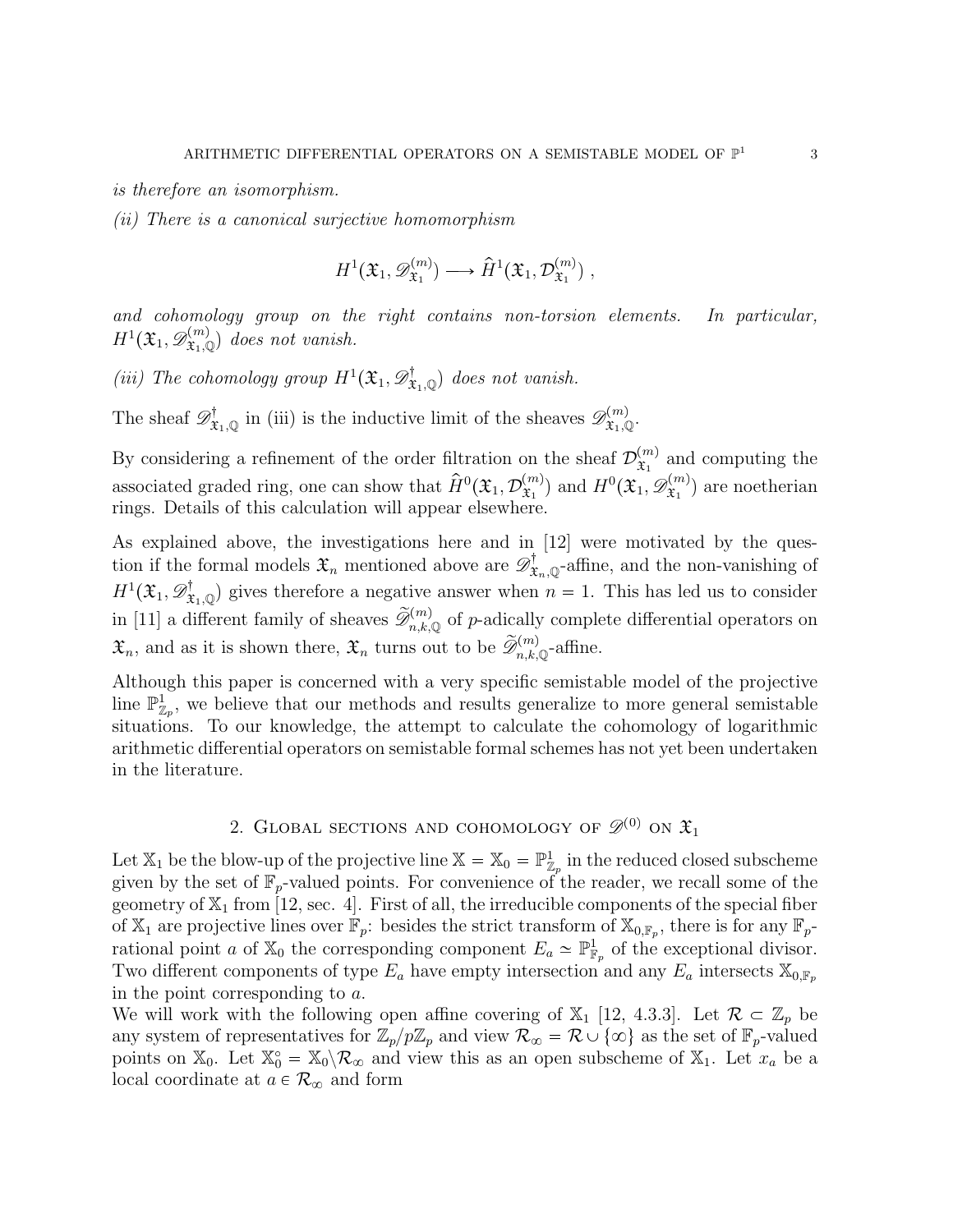$$
R_a^{(0)} = \mathbb{Z}_p[x_a] \left[ \frac{1}{x_b} \middle| b \in \mathcal{R}, b \neq a \right].
$$

Then  $\mathbb{X}_1$  is obtained by blowing up the ideals  $(p, x_a) \subset R_a^{(0)}$  for all  $a \in \mathcal{R}_{\infty}$ . We introduce new indeterminates  $z_a$  and  $x_a^{(1)}$  with

$$
x_a z_a = p
$$
 and  $x_a^{(1)} z_a = 1$ .

Set also  $x_{a,a_1}^{(1)} = x_a^{(1)} - a_1$  for  $a_1 \in \mathcal{R}$ . Then define

$$
R_a^{(1)} = R_a^{(0)}[z_a] \left[ \frac{1}{x_{a,a_1}^{(1)}} \ \bigg| \ a_1 \in \mathcal{R} \right] / (x_a z_a - p) ,
$$

and put  $\mathbb{X}_a^{(1)} = \text{Spec}(R_a^{(1)})$ . This is an open affine neighbourhood in  $\mathbb{X}_1$  of the singular point corresponding to a. Finally, set

$$
R^{(1)}_{a,a_1} = R^{(0)}_a \big[x_{a,a_1}^{(1)}\big] \Bigg[ \frac{1}{x_{a,b}^{(1)}} \ \Bigg| \ b \in \mathcal{R} \backslash \{a_1\} \Bigg] \ ,
$$

and define

$$
\mathbb{D}_{a,a_1}^{(1)} = \text{Spec} \left( R_{a,a_1}^{(1)} \right) \ .
$$

The special fiber of each  $\mathbb{D}_{a,a_1}^{(1)}$  is isomorphic to an affine line over  $\mathbb{F}_p$  all of whose  $\mathbb{F}_p$ rational points have been removed, except the one given by  $x_{a,a_1}^{(1)} = 0$ . Let  $\mathbb{X}_1^{\circ}$  be the union of the schemes  $\mathbb{X}_a^{(1)}$ ,  $a \in \mathcal{R}_{\infty}$ , and  $\mathbb{X}_0^{\circ}$ . Then  $\mathbb{X}_1$  is covered by  $\mathbb{X}_1^{\circ}$  together with the 'residual disc schemes'  $\mathbb{D}_{a,a_1}^{(1)}$  for  $(a,a_1) \in \mathcal{R}_{\infty} \times \mathcal{R}$ . Note that the singular points of  $\mathbb{X}_1$  are contained in  $\mathbb{X}_1^{\circ}$ .

We denote the formal schemes corresponding to  $X$  and  $X_1$ , i.e. their completions along the special fiber  $\{p = 0\}$ , by  $\mathfrak{X}$  and  $\mathfrak{X}_1$ , respectively. The affine covering of  $\mathbb{X}_1$  gives then rise, by completion, to an open affine covering of  $\mathfrak{X}_1$ . One has the simple descriptions [12, 4.4.1]

$$
\widehat{\mathbb{X}}_a^{(1)} = \mathrm{Spf}\left(\mathbb{Z}_p\langle x_a, z_a\rangle \left[\frac{1}{(x_a)^{p-1}-1}, \frac{1}{(z_a)^{p-1}-1}\right] \Big/ (x_a z_a - p)\right) .
$$

and

$$
\widehat{\mathbb{D}}_{a,a_1}^{(1)} = \text{Spf}\left(\mathbb{Z}_p \langle x_{a,a_1}^{(1)} \rangle \left[\frac{1}{(x_{a,a_1}^{(1)})^{p-1} - 1}\right]\right) .
$$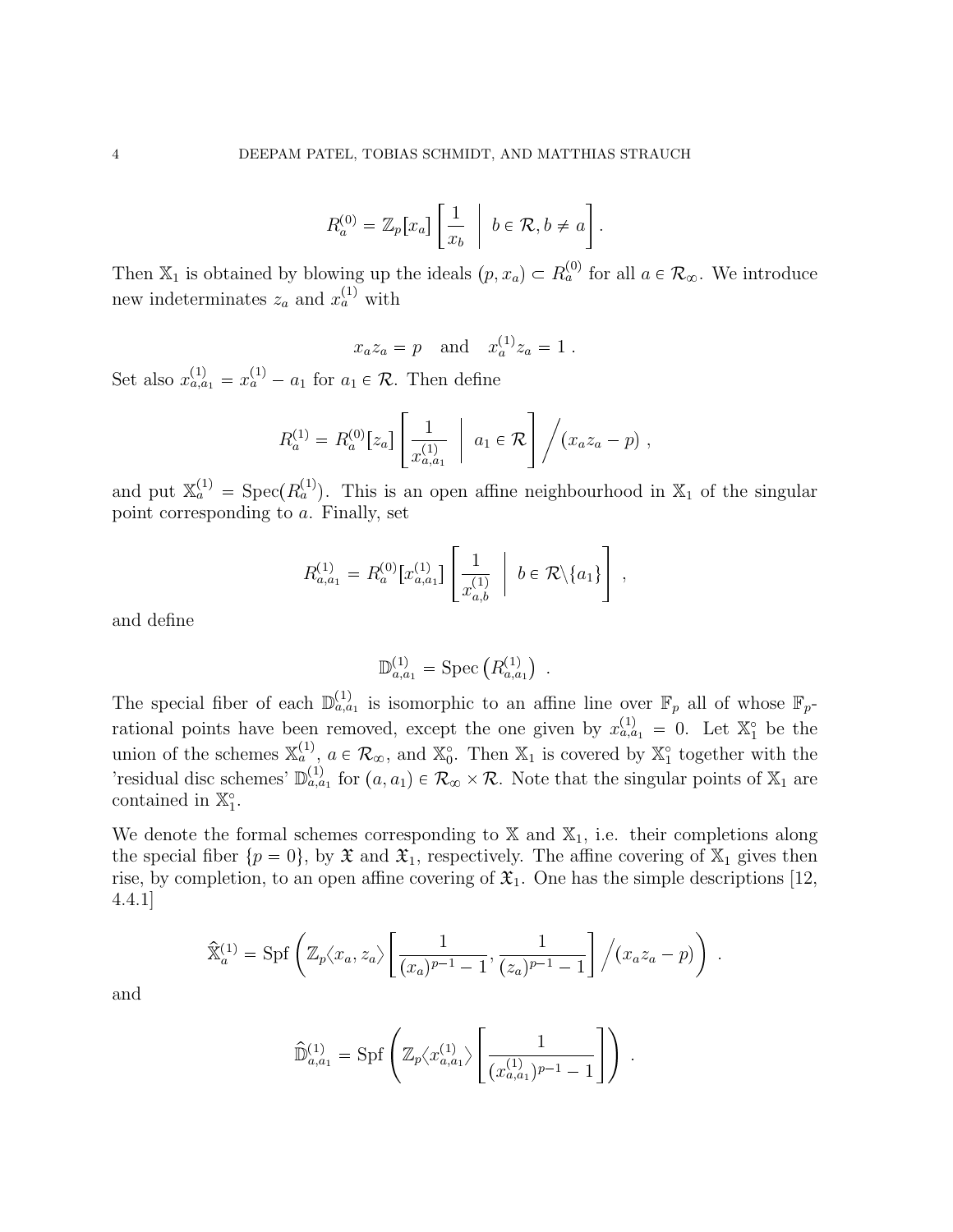2.1. Cohomology groups and their completions. We view  $\mathbb{X}_1$  as a semistable scheme with log structure defined by its normal crossings divisor  $\{p = 0\}$ . Generalities on logarithmic arithmetic differential operators can be found in [9]. However, here we will make everything explicit and work with an elementary description as in [12]. Denote by

$$
pr: \mathbb{X}_1 \longrightarrow \mathbb{X}_0 = \mathbb{X}
$$

the blow-up morphism. The logarithmic tangent sheaf  $\mathcal{T}_{X_1}$  coincides with the usual tangent sheaf on the smooth part of  $\mathbb{X}_1$  and is locally on an open neighbourhood  $\mathbb{X}_a^{(1)}$  of a singularity  $a \in \mathcal{R}_{\infty}$  generated by  $x_a \partial_{x_a}$ . One has the relation  $x_a \partial_{x_a} = -z_a \partial_{z_a}$ . The sheaf  $\mathcal{D}_{\mathbb{X}_1}=\mathscr{D}^{(0)}_{\mathfrak{X}_1}$  $\mathbf{x}_1^{(0)}$  of logarithmic differential operators on  $\mathbb{X}_1$  (of level zero) is then generated as a subalgebra of  $pr^*(\mathcal{D}_X)$  by  $\mathcal{T}_{X_1}$  and the structure sheaf. On an open neighbourhood  $\mathbb{X}_a^{(1)}$ it is therefore given as the module of all finite sums

$$
D = \sum_{d \ge 0}^{< \infty} f_d(x_a \partial_{x_a})^d
$$

with local sections  $f_d$  in  $\mathcal{O}_{\mathbb{X}_a^{(1)}}$ . We write  $\mathcal{T}_{\mathfrak{X}_1}$  and  $\mathcal{D}_{\mathfrak{X}_1}$  for the  $\mathcal{O}_{\mathfrak{X}_1}$ -modules generated by the restrictions of  $\mathcal{T}_{X_1}$  and  $\mathcal{D}_{X_1}$  to  $\mathfrak{X}_1$  respectively. We finally let  $\mathscr{D}_{\mathfrak{X}_1}$  be the p-adic completion of  $\mathcal{D}_{\mathfrak{X}_1}$ . On the formal completion  $\hat{\mathbb{X}}_a^{(1)}$  the sheaf  $\mathcal{D}_{\mathfrak{X}_1}$  is given as the module of all p-adically convergent sums

$$
D = \sum_{d \geq 0}^{\infty} f_d(x_a \partial_{x_a})^d, \ \mathcal{O}_{\widehat{\mathbb{X}}_a^{(1)}} \ni f_d \stackrel{p\text{-adically}}{\longrightarrow} 0 \text{ for } d \to \infty.
$$

The submodule of all finite sums is equal to  $\mathcal{D}_{\mathfrak{X}_1}|_{\hat{\mathbb{X}}_{\alpha}^{(1)}}$ .

Lemma 2.1.1. The canonical homomorphism

$$
H^{i}(\mathfrak{X}_{1},\mathscr{D}_{\mathfrak{X}_{1}})\longrightarrow \varprojlim_{k} H^{i}(\mathfrak{X}_{1},\mathcal{D}_{\mathfrak{X}_{1}}/p^{k}\mathcal{D}_{\mathfrak{X}_{1}})
$$

is an isomorphism when  $i = 0$  and surjective if  $i = 1$ . For  $i > 1$  source and target of this map vanish.

*Proof.* For an inverse system of sheaves  $(\mathcal{F}_k)_k$ , the presheaf  $U \mapsto \varprojlim_k \mathcal{F}_k(U)$  is actually a sheaf. This gives the statement for  $i = 0$ . For  $i > 1$  the source and target of the man a sheaf. This gives the statement for  $i = 0$ . For  $i > 1$  the source and target of the map vanish because  $\mathfrak{X}_1$  is a noetherian topological space of dimension one. In order to treat the case  $i = 1$  we are going to use [5, ch. 0, Prop. 13.3.1]. The third condition of this proposition is fulfilled because the transition maps on the system of sheaves are obviously surjective. Let U be an affine open subset of  $\mathfrak{X}_1$ . Denote by  $\mathfrak{X}_{1,k}$  the reduction of  $\mathfrak{X}_1$ modulo  $p^k$ , and let  $U_k = U \times_{\mathfrak{X}_1} \mathfrak{X}_{1,k}$  be the open affine subset of  $\mathfrak{X}_{1,k}$ . Then we have for all  $i > 0$ 

$$
H^i(U, \mathcal{D}_{\mathfrak{X}_1}/p^k \mathcal{D}_{\mathfrak{X}_1}) = H^i(U_k, \mathcal{D}_{\mathfrak{X}_1}/p^k \mathcal{D}_{\mathfrak{X}_1}) = 0,
$$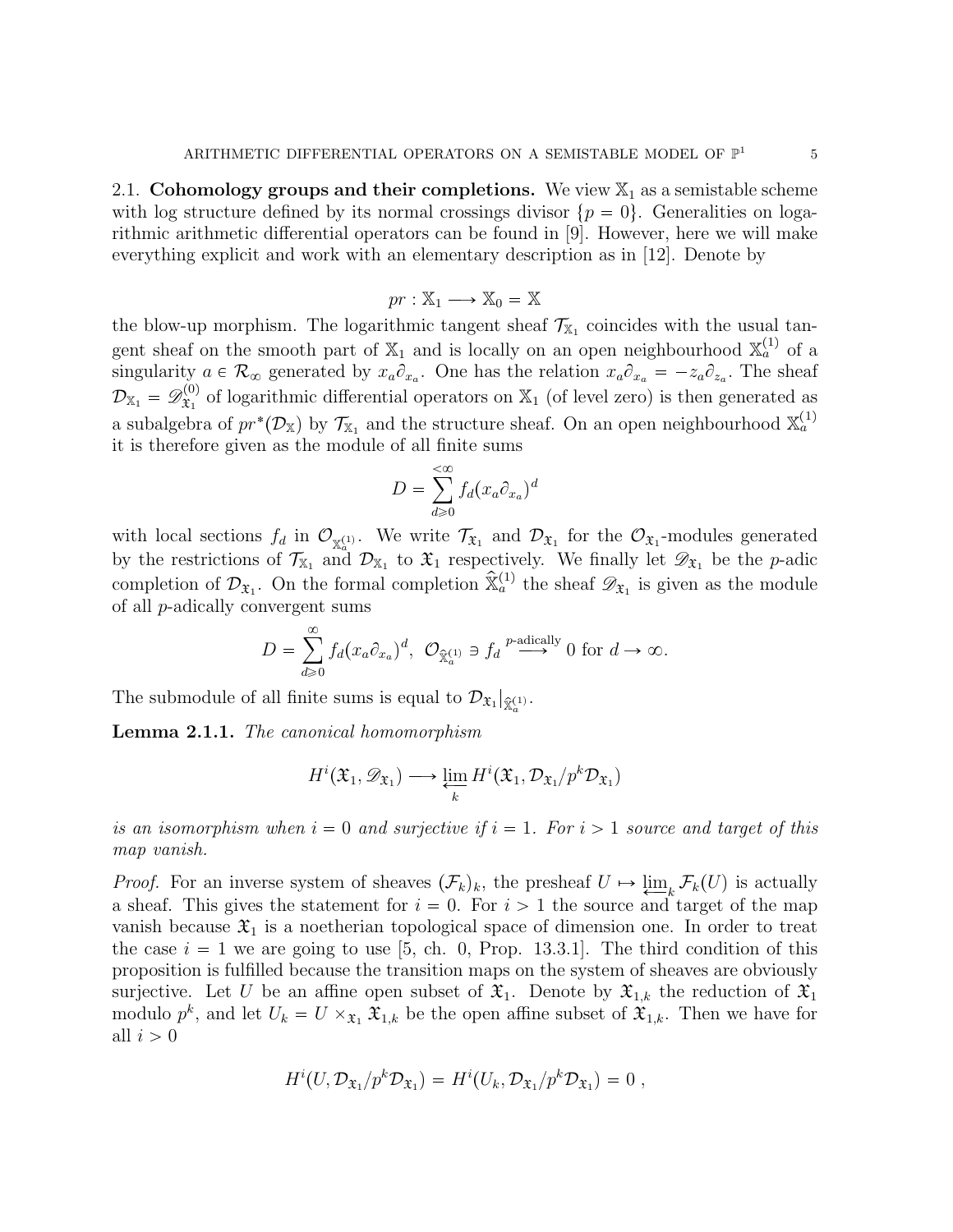because  $\mathcal{D}_{\mathfrak{X}_1}/p^k \mathcal{D}_{\mathfrak{X}_1}$  is a quasi-coherent sheaf on  $\mathfrak{X}_{1,k}$ . This shows that the second condition of loc.cit. is satisfied, and, for  $i > 0$ , also the first condition. Consider the exact sequence of quasi-coherent sheaves on  $\mathfrak{X}_{1,k+1}$ 

$$
0 \longrightarrow p^k \mathcal{D}_{\mathfrak{X}_1}/p^{k+1} \mathcal{D}_{\mathfrak{X}_1} \longrightarrow \mathcal{D}_{\mathfrak{X}_1}/p^{k+1} \mathcal{D}_{\mathfrak{X}_1} \longrightarrow \mathcal{D}_{\mathfrak{X}_1}/p^k \mathcal{D}_{\mathfrak{X}_1} \longrightarrow 0.
$$

Because  $p^k \mathcal{D}_{\mathfrak{X}_1}/p^{k+1} \mathcal{D}_{\mathfrak{X}_1}$  has vanishing first cohomology on  $U_k$ , this sequence stays exact after applying  $H^0(U_k, -)$ , and this shows that the first condition of loc.cit. is fulfilled in the case  $i = 0$ . Hence we can conclude that the map in question is surjective for  $i = 1$ .  $\Box$ 

Next we consider the tautological exact sequence of sheaves on  $\mathfrak{X}_1$ 

$$
0 \to \mathcal{D}_{\mathfrak{X}_1} \xrightarrow{p^k} \mathcal{D}_{\mathfrak{X}_1} \to \mathcal{D}_{\mathfrak{X}_1}/p^k \mathcal{D}_{\mathfrak{X}_1} \to 0.
$$

The associated long exact cohomology sequence gives the exact sequence

$$
H^i(\mathfrak{X}_1,\mathcal{D}_{\mathfrak{X}_1})\xrightarrow{p^k} H^i(\mathfrak{X}_1,\mathcal{D}_{\mathfrak{X}_1})\to H^i(\mathfrak{X}_1,\mathcal{D}_{\mathfrak{X}_1}/p^k\mathcal{D}_{\mathfrak{X}_1})\to H^{i+1}(\mathfrak{X}_1,\mathcal{D}_{\mathfrak{X}_1})\xrightarrow{p^k} H^{i+1}(\mathfrak{X}_1,\mathcal{D}_{\mathfrak{X}_1})\ .
$$

We thus get an exact sequence

$$
(2.1.2)
$$
  
\n
$$
0 \to H^{i}(\mathfrak{X}_{1}, \mathcal{D}_{\mathfrak{X}_{1}}) / p^{k} H^{i}(\mathfrak{X}_{1}, \mathcal{D}_{\mathfrak{X}_{1}}) \to H^{i}(\mathfrak{X}_{1}, \mathcal{D}_{\mathfrak{X}_{1}}/p^{k} \mathcal{D}_{\mathfrak{X}_{1}}) \to H^{i+1}(\mathfrak{X}_{1}, \mathcal{D}_{\mathfrak{X}_{1}}) [p^{k}] \to 0,
$$

where  $H^{i+1}(\mathfrak{X}_1, \mathcal{D}_{\mathfrak{X}_1})\left[p^k\right]$  denotes the subgroup of elements annihilated by multiplication by  $p^k$ . Put

$$
\widehat{H}^i(\mathfrak{X}_1,\mathcal{D}_{\mathfrak{X}_1})=\varprojlim_k \left(H^i(\mathfrak{X}_1,\mathcal{D}_{\mathfrak{X}_1})/p^k H^i(\mathfrak{X}_1,\mathcal{D}_{\mathfrak{X}_1})\right),
$$

and

$$
T_p\left(H^i(\mathfrak{X}_1,\mathcal{D}_{\mathfrak{X}_1})\right)=\varprojlim_k H^i(\mathfrak{X}_1,\mathcal{D}_{\mathfrak{X}_1})[p^k],
$$

where the transition map  $H^i(\mathfrak{X}_1, \mathcal{D}_{\mathfrak{X}_1})[p^k] \to H^i(\mathfrak{X}_1, \mathcal{D}_{\mathfrak{X}_1})[p^{k-1}]$  is the multiplication by p. We then have the

**Proposition 2.1.3.** (a) For all  $i \geq 0$  there is a natural exact sequence

$$
(2.1.4) \t 0 \to \hat{H}^{i}(\mathfrak{X}_{1}, \mathcal{D}_{\mathfrak{X}_{1}}) \to \varprojlim_{k} H^{i}(\mathfrak{X}_{1}, \mathcal{D}_{\mathfrak{X}_{1}}/p^{k} \mathcal{D}_{\mathfrak{X}_{1}}) \to T_{p}(H^{i+1}(\mathfrak{X}_{1}, \mathcal{D}_{\mathfrak{X}_{1}})) \to 0.
$$

(b) For  $i = 0$  the exact sequence in (a) becomes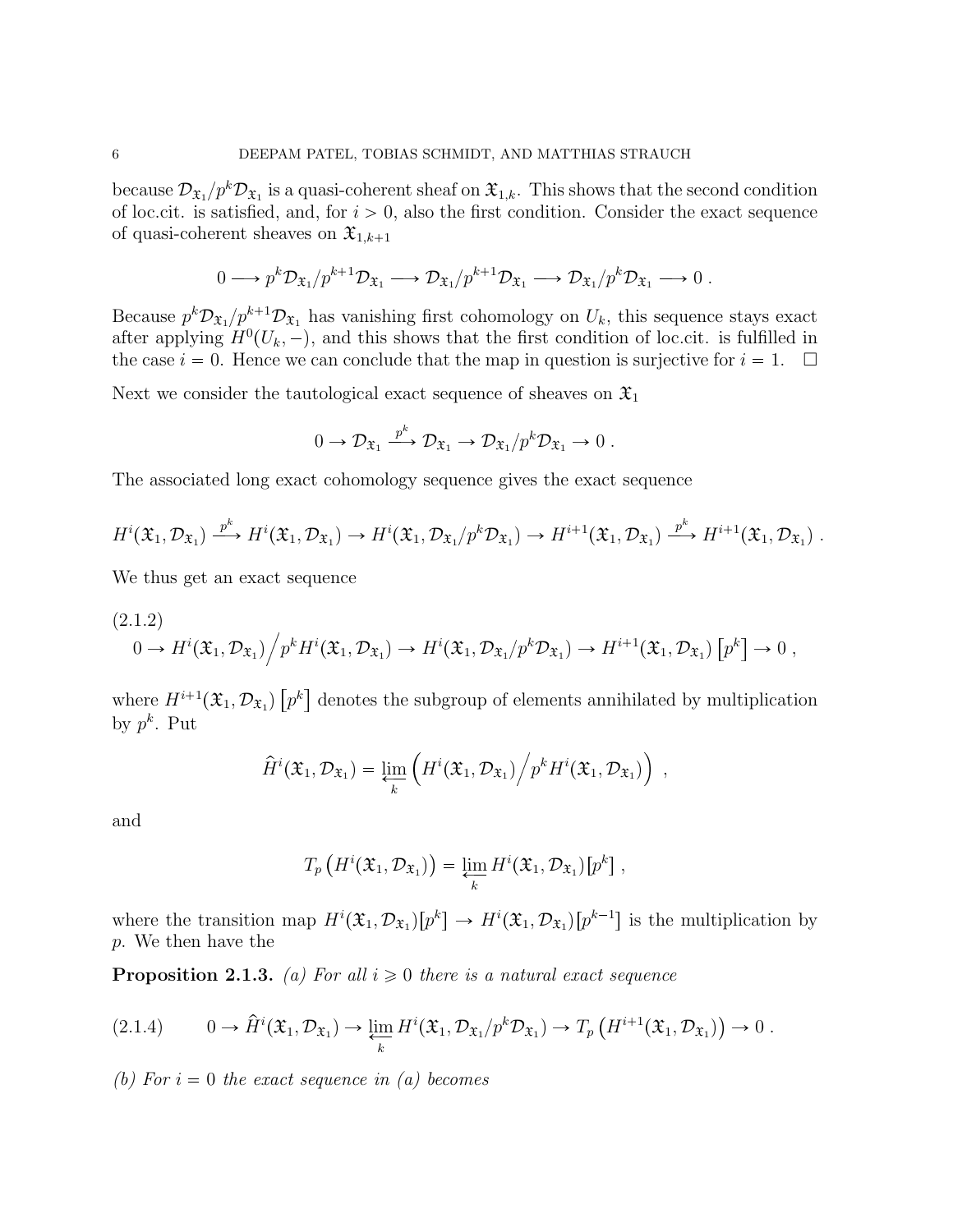$$
(2.1.5) \t 0 \to \widehat{H}^0(\mathfrak{X}_1, \mathcal{D}_{\mathfrak{X}_1}) \to H^0(\mathfrak{X}_1, \mathcal{D}_{\mathfrak{X}_1}) \to T_p\left(H^1(\mathfrak{X}_1, \mathcal{D}_{\mathfrak{X}_1})\right) \to 0.
$$

(c) The cohomology group  $H^2(\mathfrak{X}_1, \mathcal{D}_{X_1})$  vanishes and the exact sequence in (a) gives therefore a canonical isomorphism

(2.1.6) 
$$
\widehat{H}^1(\mathfrak{X}_1, \mathcal{D}_{\mathfrak{X}_1}) \simeq \varprojlim_k H^1(\mathfrak{X}_1, \mathcal{D}_{\mathfrak{X}_1}/p^k \mathcal{D}_{\mathfrak{X}_1}).
$$

*Proof.* (a) For varying  $k$  the projective system

$$
H^i({\mathfrak X}_1,{\mathcal D}_{{\mathfrak X}_1})\Big/p^k H^i({\mathfrak X}_1,{\mathcal D}_{{\mathfrak X}_1})
$$

has obviously surjective transition maps (hence satisfies the Mittag-Leffler condition). We can thus pass to the limit over  $k$  and using 2.1.1 we obtain the exact sequence 2.1.4.

(b) We use (a) in the case  $i = 0$  and 2.1.1.

(c)  $H^2(\mathfrak{X}_1, \mathcal{D}_{\mathbb{X}_1})$  vanishes because  $\mathfrak{X}_1$  is a noetherian space of dimension one. The stated isomorphism follows then directly from (a).  $\Box$ 

2.2. Vanishing of  $\mathbb{R}^1pr_*(\mathcal{D}_{\mathfrak{X}_1})$ . We use the Leray spectral sequence for the blow-up morphism

$$
pr: \mathfrak{X}_1 \longrightarrow \mathfrak{X} = \mathfrak{X}_0 .
$$

Applied to the sheaf  $\mathcal{D}_{\mathfrak{X}_1}$  we get an exact sequence

$$
(2.2.1) \t 0 \to H^1(\mathfrak{X}, pr_*(\mathcal{D}_{\mathfrak{X}_1})) \to H^1(\mathfrak{X}_1, \mathcal{D}_{\mathfrak{X}_1}) \to H^0(\mathfrak{X}, \mathrm{R}^1 pr_*(\mathcal{D}_{\mathfrak{X}_1})) \to 0.
$$

Denote by  $\mathcal{D}_{\mathfrak{X},d}$  and  $\mathcal{D}_{\mathfrak{X},d}$  the sheaves of differential operators of degree less or equal to d.

**Lemma 2.2.2.** (a) For all  $d \ge 0$  one has  $R^1pr_*(\mathcal{D}_{\mathfrak{X}_1,d}) = 0$ .

- (b)  $R^1pr_*(\mathcal{D}_{\mathfrak{X}_1}) = 0.$
- (c)  $H^1(\mathfrak{X}, pr_*(\mathcal{D}_{\mathfrak{X}_1})) = H^1(\mathfrak{X}_1, \mathcal{D}_{\mathfrak{X}_1}).$

Proof. (a) Reduction: passage to the graded sheaves. We have

$$
\mathcal{T}_{\mathfrak{X}_1}^{\otimes d} = \mathcal{D}_{\mathfrak{X}_1,d}/\mathcal{D}_{\mathfrak{X}_1,d-1} ,
$$

and we consider the tautological exact sequence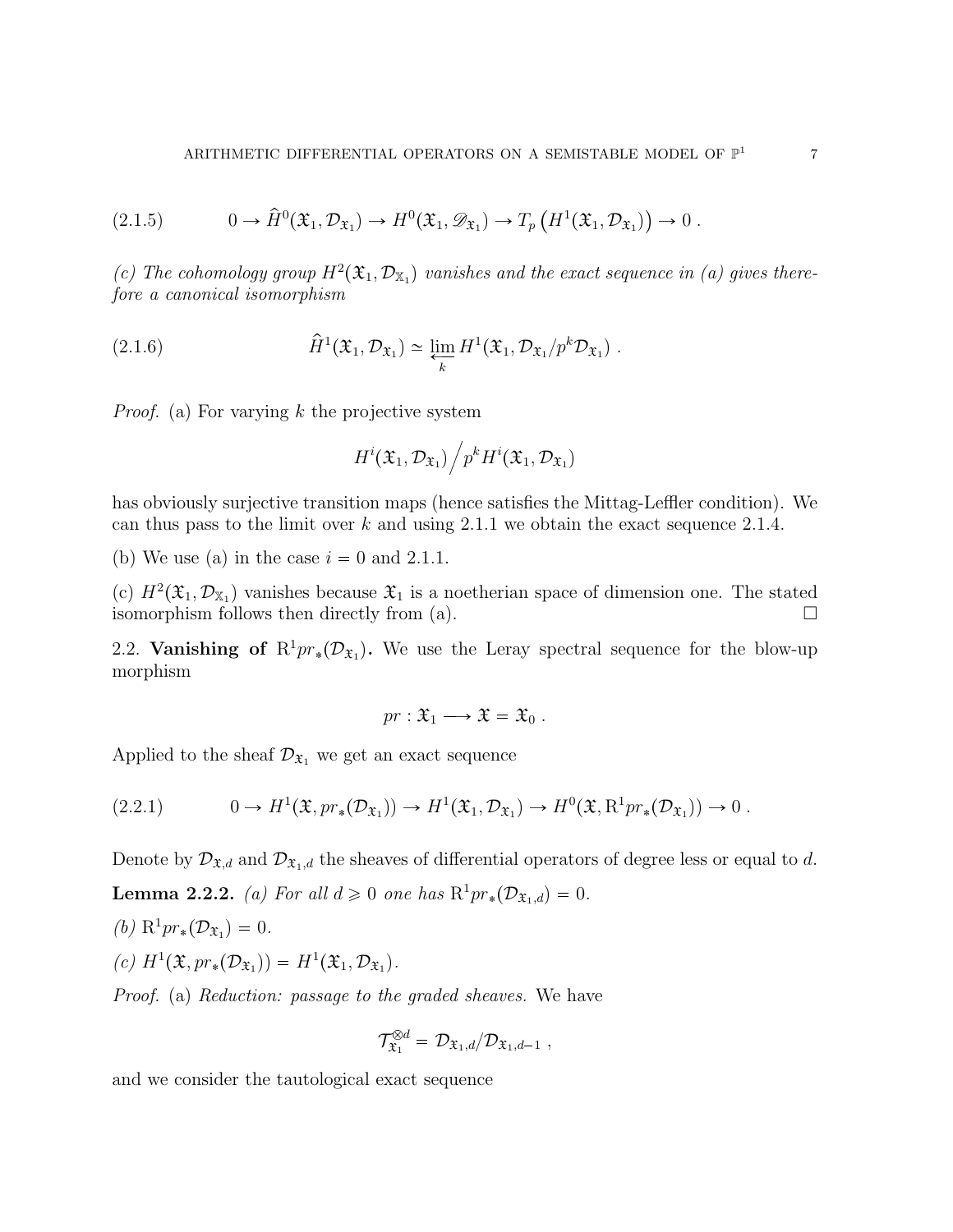$$
(2.2.3) \t 0 \longrightarrow \mathcal{D}_{\mathfrak{X}_1,d-1} \longrightarrow \mathcal{D}_{\mathfrak{X}_1,d} \longrightarrow \mathcal{T}_{\mathfrak{X}_1}^{\otimes d} \longrightarrow 0.
$$

For  $d = 0$  we have  $\mathcal{D}_{\mathfrak{X}_1,0} = \mathcal{T}_{\mathfrak{X}_1}^{\otimes 0} = \mathcal{O}_{\mathfrak{X}_1}$ . Therefore, if we show

$$
\mathrm{R}^1 pr_*(\mathcal{T}_{\mathfrak{X}_1}^{\otimes d})=0
$$

for all  $d \geq 0$ , then we can argue by induction and get  $R^1pr_*(\mathcal{D}_{\mathfrak{X}_1,d})=0$  for all d. Using that taking higher direct images commutes with inductive limits we get

$$
\mathrm{R}^1 pr_*(\mathcal{D}_{\mathfrak{X}_1})=0.
$$

Working with local coordinates. Over the complement of  $pr^{-1}(\mathbb{X}(\mathbb{F}_p))$  the blow-up morphism is an isomorphism, and the stalk of the sheaf  $R^1pr_*(\mathcal{D}_{\mathfrak{X}_1})$  vanishes thus outside  $\mathfrak{X}(\mathbb{F}_p)$ . Consider a point  $P \in \mathfrak{X}(\mathbb{F}_p)$ . Choosing a local coordinate at P we may assume that P corresponds to the point given by the ideal  $(x, p)$  of the ring

$$
R = \mathbb{Z}_p \langle x \rangle \left[ \frac{1}{x^{p-1} - 1} \right]
$$

.

Then  $\text{Spf}(R)$  is an open neighborhood of P in  $\mathfrak{X}$ . Put

$$
R' = \mathbb{Z}_p \langle x, z \rangle \left[ \frac{1}{x^{p-1} - 1}, \frac{1}{z^{p-1} - 1} \right] / (xz - p) ,
$$

and  $R'' = \mathbb{Z}_p \langle t \rangle$ , and identify the open subsets  $\text{Spf}(R') \left[ \frac{1}{z} \right]$  $\frac{1}{z}$   $\subset$  Spf( $R'$ ) and Spf( $R''$ )  $\left[\frac{1}{t}\right]$  $\left[\frac{1}{t}\right] \subset$  $Spf(R'')$  via the relation  $zt = 1$ . Then

$$
pr^{-1}(\mathrm{Spf}(R)) = \mathrm{Spf}(R') \cup \mathrm{Spf}(R'')
$$

is an open neighborhood of the fiber  $pr^{-1}(P)$ . To show that the stalk of  $R^1pr_*(\mathcal{T}^{\otimes d}_{\mathfrak{X}_1})$  $(\mathbf{x}_1^{\otimes d})$  at P vanishes it suffices to show that

$$
H^1(pr^{-1}(U), \mathcal{T}_{\mathfrak{X}_1}^{\otimes d}) = 0
$$

for all affine open subsets  $U \subset Spf(R) \subset \mathfrak{X}$  containing P. Identify  $Spf(R)$  with a closed subset of Spf(R'). Then we have  $pr^{-1}(U) = U \cup Spf(R'')$ . Hence it suffices to show that

$$
H^1(V \cup \mathrm{Spf}(R''), \mathcal{T}_{\mathfrak{X}_1}^{\otimes d}) = 0
$$

for all affine open subsets  $V \subset \text{Spf}(R') \subset \mathfrak{X}_1$  containing P (which we also consider as a point of  $\mathfrak{X}_1$ ).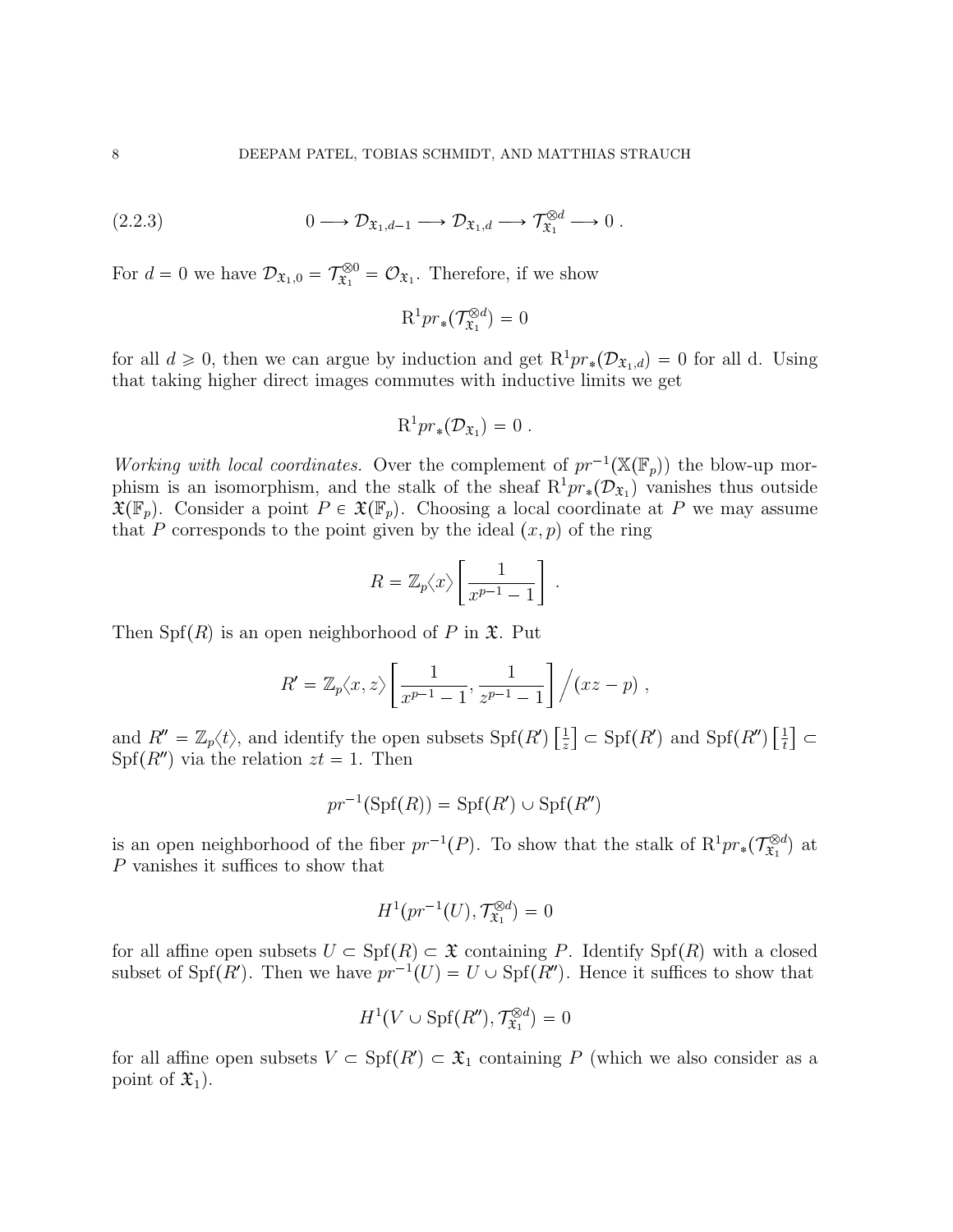Using Čech cohomology. For such a V the open subset  $V \cup Spf(R'')$  always contains  $\mathrm{Spf}(R')\left[\frac{1}{z}\right]$  $\frac{1}{z}$ ] = Spf $(R'')$  $\left[\frac{1}{t}\right]$  $\frac{1}{t}$  and we may thus assume Spf(R')  $\left[\frac{1}{z}\right]$  $\left[\frac{1}{z}\right] \subset V$ . Then we have

$$
V \cap \mathrm{Spf}(R'') = \mathrm{Spf}(R') \left[ \frac{1}{z} \right] = \mathrm{Spf}(R'') \left[ \frac{1}{t} \right] .
$$

Then  $H^1(V \cup \text{Spf}(R''), \mathcal{T}_{\mathfrak{X}_1}^{\otimes d})$  $\tilde{\mathfrak{X}}_1^{\otimes d}$  is equal to the cokernel of the map

$$
H^0(V, \mathcal{T}_{\mathfrak{X}_1}^{\otimes d}) \oplus H^0(\mathrm{Spf}(R''), \mathcal{T}_{\mathfrak{X}_1}^{\otimes d}) \longrightarrow H^0\left(\mathrm{Spf}(R'')\left[\frac{1}{t}\right], \mathcal{T}_{\mathfrak{X}_1}^{\otimes d}\right) .
$$

which sends  $(s_1, s_2)$  to the difference of these sections when restricted to Spf $(R'')\left[\frac{1}{t}\right]$  $\frac{1}{t}$ . Any element in

$$
H^{0}\left(\mathrm{Spf}(R'')\left[\frac{1}{t}\right],\mathcal{T}_{\mathfrak{X}_{1}}^{\otimes d}\right)
$$

has the form  $(\sum_{i\in\mathbb{Z}} a_i t^i) \partial_t^{\otimes d}$ . The sum  $(\sum_{i\geqslant 0} a_i t^i) \partial_t^{\otimes d}$  clearly extends to a section over  $Spf(R'')$ . Note that we have in  $\mathcal{T}_{\mathfrak{X}_1}^{\otimes d}$  $\mathfrak{X}_1$ 

$$
\partial_t^{\otimes d} = (-z^2 \partial_z)^{\otimes d} = (-1)^d z^{2d} \partial_z^{\otimes d}
$$

and therefore

$$
\left(\sum_{i<0} a_i t^i\right) \partial_t^{\otimes d} = (-1)^d \left(\sum_{i<0} a_i z^{-i+d}\right) z^d \partial_z^{\otimes d} ,
$$

and this extends to a section over  $V$ .

(b) This follows from (a) and the fact that the higher direct image functor commutes with inductive limits.

(c) This is an immediate consequence of (b) and 2.2.1.  $\Box$ 

2.3. The cohomology group  $H^1(\mathfrak{X}, pr_*(\mathcal{D}_{\mathfrak{X}_1}))$ . Consider the exact sequence 2.2.3 and the corresponding sequence of direct images on  $\mathfrak X$ 

$$
(2.3.1) \quad 0 \longrightarrow pr_*\left(\mathcal{D}_{\mathfrak{X}_1,d-1}\right) \longrightarrow pr_*\left(\mathcal{D}_{\mathfrak{X}_1,d}\right) \longrightarrow pr_*\left(\mathcal{T}_{\mathfrak{X}_1}^{\otimes d}\right) \longrightarrow R^1pr_*\left(\mathcal{D}_{\mathfrak{X}_1,d-1}\right) = 0,
$$

where we have used 2.2.2 (a). We have

$$
H^{1}(\mathfrak{X}, pr_{*}(\mathcal{D}_{\mathfrak{X}_{1}})) = \varinjlim_{d} H^{1}(\mathfrak{X}, pr_{*}(\mathcal{D}_{\mathfrak{X}_{1}, d})) .
$$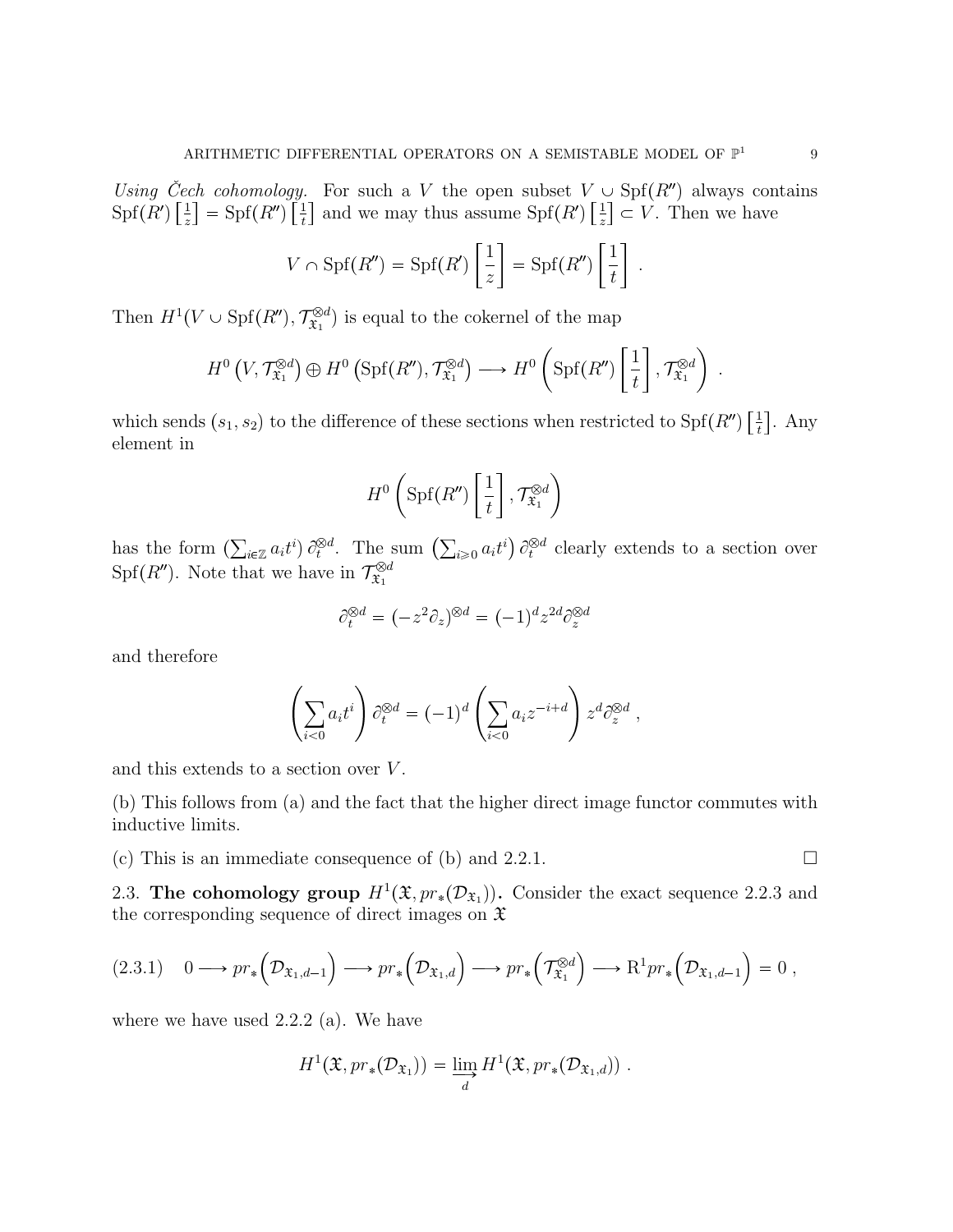Because  $\mathcal{D}_{\mathfrak{X}_1,d}$  is coherent and pr is projective, the sheaf  $pr_*(\mathcal{D}_{\mathfrak{X}_1,d})$  is coherent and  $H^1(\mathfrak{X}, pr_*(\mathcal{D}_{\mathfrak{X}_1,d}))$  is thus a finitely generated  $\mathbb{Z}_p$ -module. Since the corresponding cohomology group on the generic fiber (in the sense of rigid geometry) vanishes (by GAGA and [1]), we see that  $H^1(\mathfrak{X}, pr_*(\mathcal{D}_{\mathfrak{X}_1,d}))$  is annihilated by a finite power of p. (We will give below a more precise description of  $H^1(\mathfrak{X}, pr_*(\mathcal{D}_{\mathfrak{X}_1,d}))$  which shows directly that it is annihilated by a finite power of  $p$ .) In the proof of theorem 2.3.4 we will need the following elementary

**Lemma 2.3.2.** Let x, y be the standard coordinates on  $\mathbb{P}^1$  satisfying  $xy = 1$ . Then we have  $\partial_y = -x^2 \partial_x$  and, more generally, for any  $s \in \mathbb{Z}_{\geq 1}$ 

$$
\partial_y^s = (-1)^s \sum_{t=1}^s a_{s,t} x^{s+t} \partial_x^t ,
$$

where for all  $s \geq 1$  and  $1 \leq t \leq s$ 

(2.3.3) 
$$
a_{s,t} = {s \choose t} \frac{(s-1)!}{(t-1)!}, \text{ in particular, } a_{s,1} = s! \text{ and } a_{s,s} = 1.
$$

*Proof.* We prove this by induction on s. The formula holds obviously in the case  $s = 1$ . Assuming the formula to be correct for a given s, we have

$$
\partial_y^{s+1} = (-x^2 \partial_x)(-1)^s \left( \sum_{t=1}^s a_{s,t} x^{s+t} \partial_x^t \right)
$$
  
\n
$$
= (-1)^{s+1} \sum_{t=1}^s (a_{s,t} x^2 (x^{s+t} \partial_x + (s+t) x^{s+t-1}) \partial_x^t)
$$
  
\n
$$
= (-1)^{s+1} \sum_{t=1}^s (a_{s,t} x^{s+t+2} \partial_x^{t+1} + a_{s,t} (s+t) x^{s+t+1} \partial_x^t)
$$
  
\n
$$
= (-1)^{s+1} (a_{s,1} (s+1) x^{s+2} \partial_x + \left[ \sum_{t=2}^s (a_{s,t-1} + a_{s,t} (s+t)) x^{s+1+t} \partial_x^{t+1} \right] + a_{s,s} x^{2s+2} \partial_x^{s+1})
$$

Using 2.3.3 we then get for  $2 \le t \le s$  that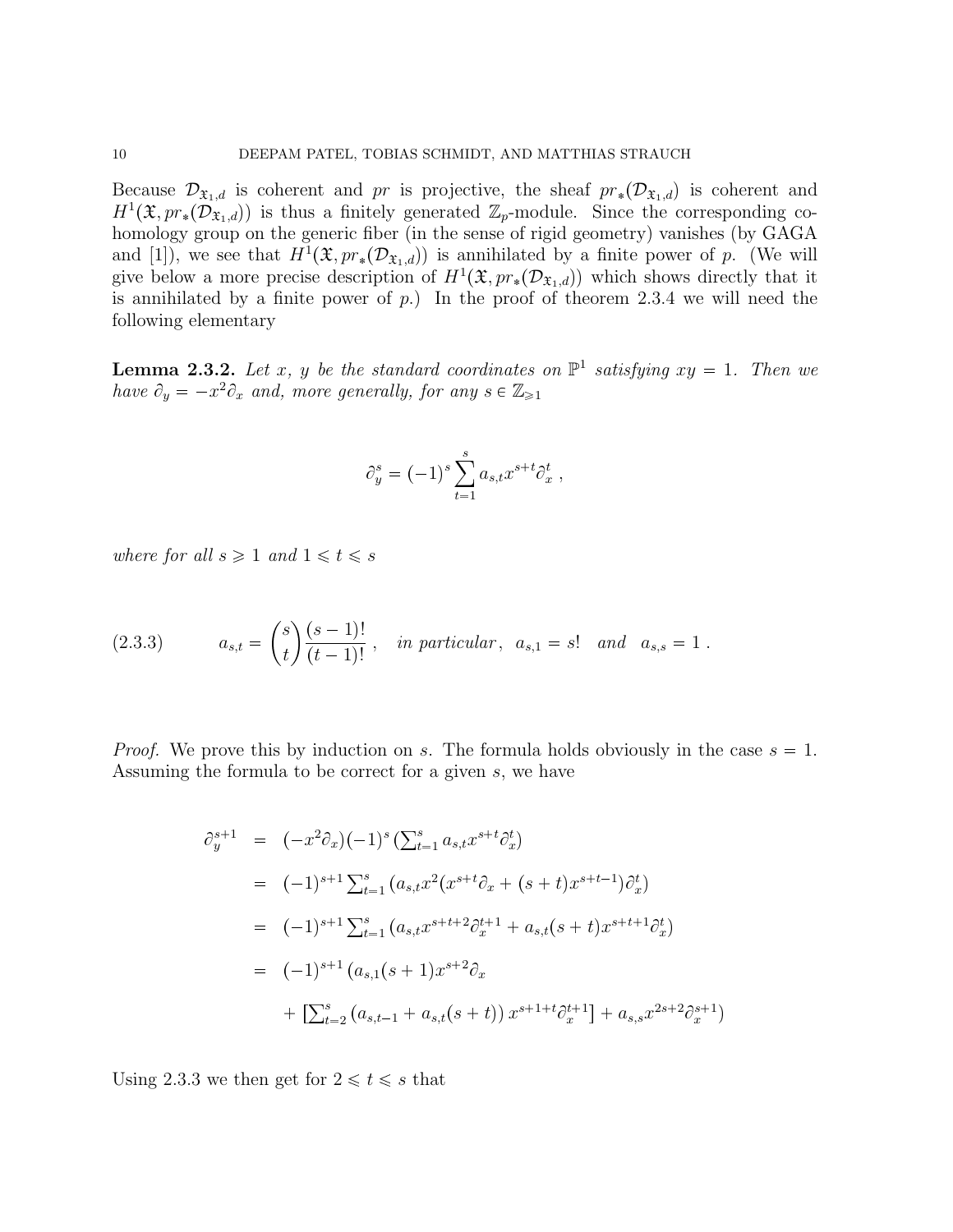$$
a_{s,t-1} + a_{s,t}(s+t) = {s \choose t-1} \frac{(s-1)!}{(t-2)!} + {s \choose t} \frac{(s-1)!}{(t-1)!} (s+t)
$$
  

$$
= \frac{s!}{(s-t+1)!(t-1)!} \frac{(s-1)!}{(t-2)!} + \frac{s!}{(s-t)!t!} \frac{(s-1)!(s+t)}{(t-1)!}
$$
  

$$
= \frac{s!(s-1)!}{(t-1)!} \left[ \frac{1}{(t-2)!(s-t+1)} + \frac{s+t}{(s-t)!t!} \right]
$$
  

$$
= \frac{s!(s-1)!}{(t-1)!} \left[ \frac{(t-1)t+(s-t+1)(s+t)}{t!(s-t+1)!} \right]
$$
  

$$
= \frac{s!(s-1)!}{(t-1)!} \frac{s(s+1)}{t!(s+1-t)!} = {s+1 \choose t} \frac{s!}{(t-1)!} = a_{s+1,t}.
$$

And finally one has  $a_{s,1}(s + 1) = s!(s + 1) = (s + 1)! = a_{s+1,1}.$ 

**Theorem 2.3.4.** For all  $d \geq 1$  the canonical map

(2.3.5) 
$$
H^1(\mathfrak{X}, pr_*(\mathcal{D}_{\mathfrak{X}_1,d-1})) \to H^1(\mathfrak{X}, pr_*(\mathcal{D}_{\mathfrak{X}_1,d}))
$$

coming from the long exact cohomology sequence associated to 2.3.1 is injective and embeds  $H^1(\mathfrak{X}, pr_*(\mathcal{D}_{\mathfrak{X}_1,d-1}))$  as a direct summand of  $H^1(\mathfrak{X}, pr_*(\mathcal{D}_{\mathfrak{X}_1,d}))$ . Therefore, there is a splitting:

$$
(2.3.6) \tH1(\mathfrak{X}, pr_*(\mathcal{D}_{\mathfrak{X}_1,d})) = H1(\mathfrak{X}, pr_*(\mathcal{D}_{\mathfrak{X}_1,d-1})) \oplus H1(\mathfrak{X}, pr_*(\mathcal{T}_{\mathfrak{X}_1}^{\otimes d})) .
$$

*Proof.* (i) We start with some preliminary considerations. The sheaf  $pr_*(\mathcal{D}_{\mathfrak{X}_1,d})$  (resp.  $pr_*(\mathcal{T}_{\mathfrak{X}_1}^{\otimes d})$  $(\mathcal{L}^{ad})$  is naturally a subsheaf of  $\mathcal{D}_{\mathfrak{X},d}$  (resp.  $\mathcal{T}^{ad}_{\mathfrak{X}}$ ), cf. [12, 5.2], and we denote by  $Q_{\leq d}$ (resp.  $Q_d$ ) the quotient sheaf. Consider the commutative diagram:

$$
\begin{array}{ccccccc}\n0 & \rightarrow & pr_{*}(\mathcal{D}_{\mathfrak{X}_{1},d-1}) & \rightarrow & \mathcal{D}_{\mathfrak{X},d-1} & \rightarrow & Q_{\leq d-1} & \rightarrow & 0 \\
& & \downarrow & & \downarrow & & \downarrow & & \\
0 & \rightarrow & pr_{*}(\mathcal{D}_{\mathfrak{X}_{1},d}) & \rightarrow & \mathcal{D}_{\mathfrak{X},d} & \rightarrow & Q_{\leq d} & \rightarrow & 0 \\
& & \downarrow & & \downarrow & & \downarrow & & \\
0 & \rightarrow & pr_{*}(\mathcal{T}_{\mathfrak{X}_{1}}^{\otimes d}) & \rightarrow & \mathcal{T}_{\mathfrak{X}}^{\otimes d} & \rightarrow & Q_{d} & \rightarrow & 0\n\end{array}
$$

where the horizontal sequences are the tautological exact sequences. The corresponding long exact sequences give rise to the commutative diagram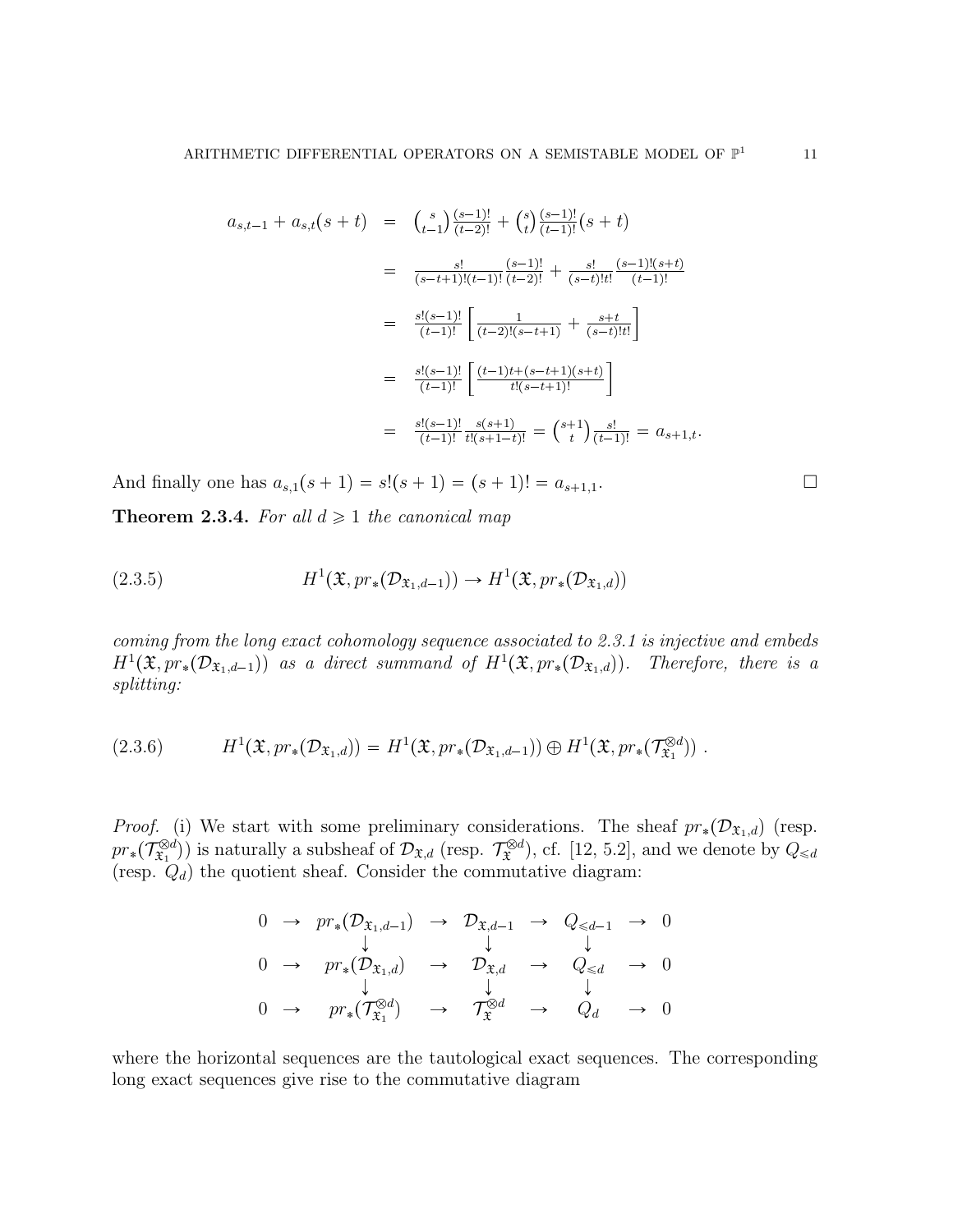(2.3.7)

$$
H^{0}(\mathfrak{X}, pr_{*}(\mathcal{D}_{\mathfrak{X}_{1},d-1})) \hookrightarrow H^{0}(\mathfrak{X}, \mathcal{D}_{\mathfrak{X},d-1}) \rightarrow H^{0}(\mathfrak{X}, Q_{\leq d-1}) \rightarrow H^{1}(\mathfrak{X}, pr_{*}(\mathcal{D}_{\mathfrak{X}_{1},d-1}))
$$
\n
$$
\downarrow \qquad \qquad \downarrow \qquad \qquad \downarrow
$$
\n
$$
H^{0}(\mathfrak{X}, pr_{*}(\mathcal{D}_{\mathfrak{X}_{1},d})) \hookrightarrow H^{0}(\mathfrak{X}, \mathcal{D}_{\mathfrak{X},d}) \rightarrow H^{0}(\mathfrak{X}, Q_{\leq d}) \rightarrow H^{1}(\mathfrak{X}, pr_{*}(\mathcal{D}_{\mathfrak{X}_{1},d}))
$$
\n
$$
\downarrow \qquad \qquad \downarrow \qquad \qquad \downarrow
$$
\n
$$
H^{0}(\mathfrak{X}, pr_{*}(\mathcal{T}_{\mathfrak{X}_{1}}^{\otimes d})) \rightarrow H^{0}(\mathfrak{X}, \mathcal{T}_{\mathfrak{X}}^{\otimes d}) \rightarrow H^{0}(\mathfrak{X}, Q_{d}) \rightarrow H^{1}(\mathfrak{X}, pr_{*}(\mathcal{T}_{\mathfrak{X}_{1}}^{\otimes d}))
$$

Note that the horizontal arrows on the right are surjections, since  $\mathcal{T}_{\mathbb{X}} = \mathcal{O}(2)$  and hence  $H^1(\mathfrak{X}, \mathcal{T}_{\mathfrak{X}}^{\otimes d}) = 0$  and then  $H^1(\mathfrak{X}, \mathcal{D}_{\mathfrak{X},d}) = 0$  by induction on d. The sheaves  $Q_{\leq d-1}, Q_{\leq d}$ and  $Q_d$  are skyscraper sheaves with support in  $\mathfrak{X}(\mathbb{F}_p)$ . Let  $x_a$  be a local coordinate at  $a \in \mathfrak{X}(\mathbb{F}_p)$ . Then, cf. [12, 5.2 (c)],

(2.3.8) 
$$
Q_{\leq d} = \bigoplus_{a \in \mathfrak{X}(\mathbb{F}_p)} \bigoplus_{k=1}^d \bigoplus_{i=0}^{k-1} (\mathbb{Z}/p^{k-i}) \cdot x_a^i \partial_{x_a}^k,
$$

(2.3.9) 
$$
Q_{\leq d-1} = \bigoplus_{a \in \mathfrak{X}(\mathbb{F}_p)} \bigoplus_{k=1}^{d-1} \bigoplus_{i=0}^{k-1} (\mathbb{Z}/p^{k-i}) \cdot x_a^i \partial_{x_a}^k,
$$

and

(2.3.10) 
$$
Q_d = \bigoplus_{a \in \mathfrak{X}(\mathbb{F}_p)} \bigoplus_{i=0}^{d-1} (\mathbb{Z}/p^{d-i}) \cdot x_a^i \partial_{x_a}^d.
$$

Hence there is a splitting

(2.3.11) 
$$
Q_{\leq d} = Q_{\leq d-1} \oplus Q_d
$$
.

We introduce the following notation and terminology. For a global section  $\delta \in H^0(\mathfrak{X}, \mathcal{D}_{\mathfrak{X},d})$ we denote its image in  $Q_{\leq d}$  by  $Q_{\leq d}(\delta)$ . The component of this element in  $Q_d$ , according to the splitting 2.3.11, will be denoted by  $Q_d(\delta)$ , and we denote the components in  $\bigoplus_{i=0}^{d-1}$  $\lim_{i=0}^{d-1} (\mathbb{Z}/p^{d-i}) \cdot x_a^i \partial_{x_a}^d$  corresponding to  $a \in \mathfrak{X}(\mathbb{F}_p)$  by  $Q_{d,a}(\delta)$ . We call  $Q_d(\delta)$  (resp.  $Q_{\leq d}(\delta)$ ) the local data in degree d (resp. in degree less or equal to d) of  $\delta$ . Similarly we call  $Q_{d,a}(\delta)$ the *local data in degree d at a* of  $\delta$ .

(ii) Now we prove the injectivity of the map 2.3.5. The injectivity of this map is equivalent, by the long exact cohomology sequence attached to 2.3.1, to the surjectivity of the map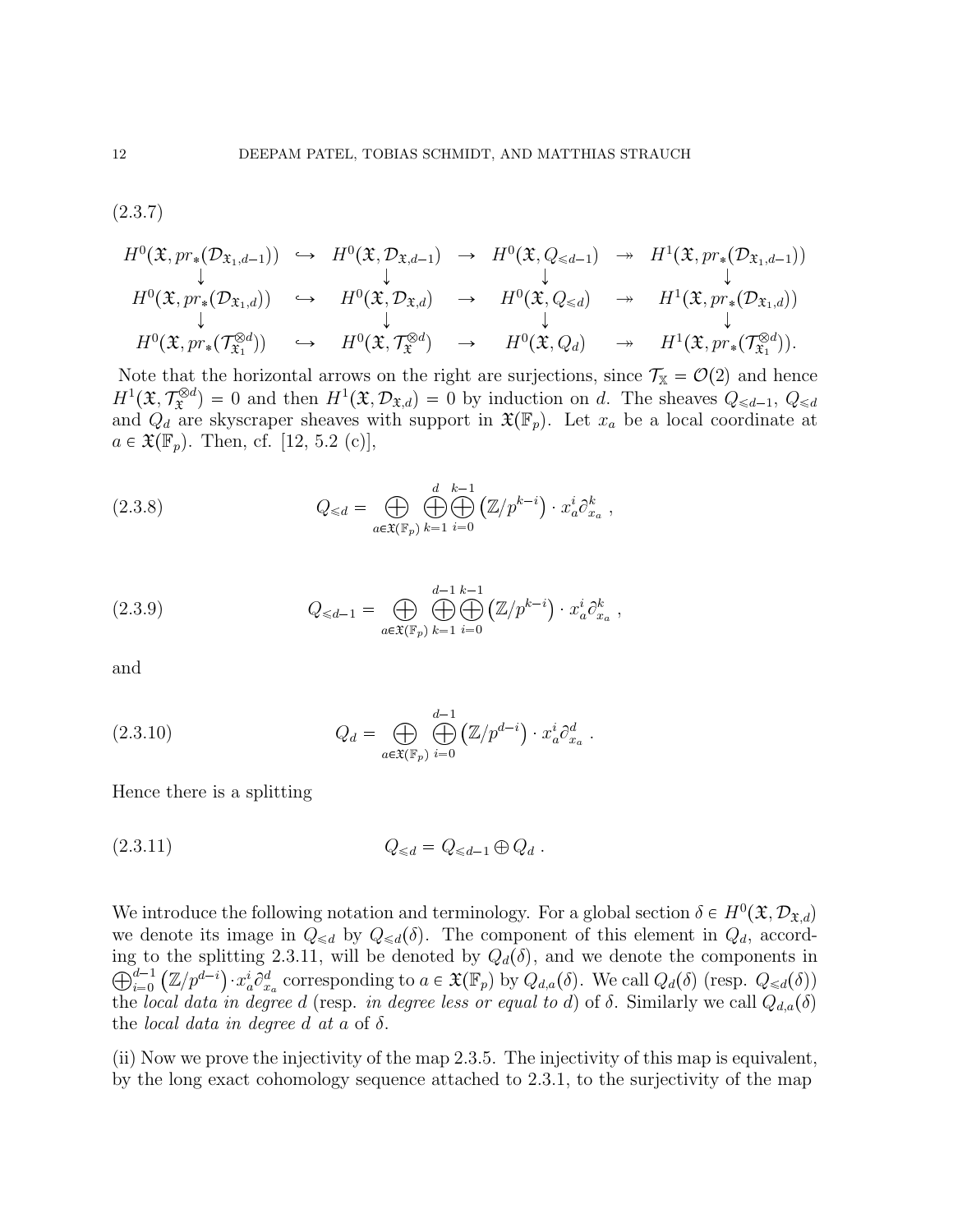(2.3.12) 
$$
H^{0}(\mathfrak{X}, pr_{*}(\mathcal{D}_{\mathfrak{X}_{1}, d})) \to H^{0}(\mathfrak{X}, pr_{*}(\mathcal{T}_{\mathfrak{X}_{1}}^{\otimes d}))
$$

which appears on the right hand side of 2.3.7. We are going to prove that 2.3.12 is surjective as follows: consider  $\delta_1 \in H^0(\mathfrak{X}, pr_*(\mathcal{T}^{\otimes d}_{\mathfrak{X}_1})$  $(\mathfrak{X}^{\otimes d}_1)$  and let  $\delta \in H^0(\mathfrak{X}, \mathcal{T}_{\mathfrak{X}}^{\otimes d})$  be its image. Then  $Q_d(\delta) = 0$ . The crucial step is to lift  $\delta$  to an element  $\delta \in H^0(\mathfrak{X}, \mathcal{D}_{\mathfrak{X},d})$  in such a way that  $Q_{\leq d}(\tilde{\delta}) = 0$ . This implies that  $\tilde{\delta}$  does in fact come from an element (necessarily unique)  $\delta_1 \in H^0(\mathfrak{X}, pr_*(\mathcal{D}_{\mathfrak{X}_1,d})$  which is a preimage of  $\delta_1$  under the map 2.3.12.

We let  $x = x_0$  and  $y = x_{\infty}$ . Then  $\delta \in H^0(\mathfrak{X}, \mathcal{T}_{\mathfrak{X}}^{\otimes d})$  can be written as

$$
\delta = \sum_{s=0}^{d-1} A_s y^s \partial_y^{\otimes d} + \sum_{s'=0}^d B_{s'} x^{s'} \partial_x^{\otimes d} \in H^0(\mathfrak{X}, \mathcal{T}_{\mathfrak{X}}^{\otimes d})
$$

with coefficients  $A_s, B_{s'} \in \mathbb{Z}_p$ . Let us consider in detail what it means that  $Q_d(\delta) = 0$ . For instance, if we write  $\delta$  in terms of  $\partial_y$ , we have to use the transformation formula (in  $H^0(\mathfrak{X}, \mathcal{T}_{\mathfrak{X}}^{\otimes d})$ :  $x^{s'} \partial_x^{\otimes d} = \pm y^{2d-s'} \partial_y^{\otimes d}$ , and

$$
\delta = \sum_{s=0}^{d-1} A_s y^s \partial_y^{\otimes d} + \sum_{s'=0}^d (\pm B_{s'}) y^{2d-s'} \partial_y^{\otimes d}.
$$

Since  $s' \leq d$  we have  $2d - s' \geq d$ , we see that the vanishing of the local data of  $\delta$  in degree d at  $\infty$  imposes the condition that  $p^{d-s}|A_s$  for  $0 \le s \le d-1$ . Similarly we find  $p^{d-s'}|B_{s'}|$ for  $0 \le s' \le d$ .

We are looking for a preimage  $\delta \in H^0(\mathfrak{X}, \mathcal{D}_{\mathfrak{X},d})$  of  $\delta$  whose image in  $H^0(\mathfrak{X}, Q_{\le d})$  vanishes. We start by taking as a candidate the element  $\tilde{\delta}_d$  which is given by the same formula as δ, but now the summands are considered to be global sections of  $\mathcal{D}_{\mathfrak{X},d}$ , i.e.,

$$
\widetilde{\delta}_d = \sum_{s=0}^{d-1} A_s y^s \partial_y^d + \sum_{s'=0}^d B_{s'} x^{s'} \partial_x^d \in H^0(\mathfrak{X}, \mathcal{D}_{\mathfrak{X},d}) .
$$

(We write  $\partial_x^{\otimes d}$  when we consider it as a section of  $\mathcal{T}_{\mathfrak{T}}^{\otimes d}$ , and we write  $\partial_x^d$  when we consider it as a section of  $\mathcal{D}_{\mathfrak{X},d}$ .) By 2.3.2 this is indeed a global section of  $\mathcal{D}_{\mathfrak{X},d}$ .

The problem that we are facing now is this: while the local data of  $\tilde{\delta}_d$  in degree d vanish (by assumption), it will in general not be the case that the local data of  $\tilde{\delta}_d$  in degree  $\lt d$ vanish as well. Our aim is to modify  $\tilde{\delta}_d$  by adding a global section of  $\mathcal{D}_{\mathfrak{X},d-1}$  to it, such that the difference has vanishing local data in all degrees, hence comes from an element in  $pr_*\mathcal{D}_{\mathfrak{X}_1,d}.$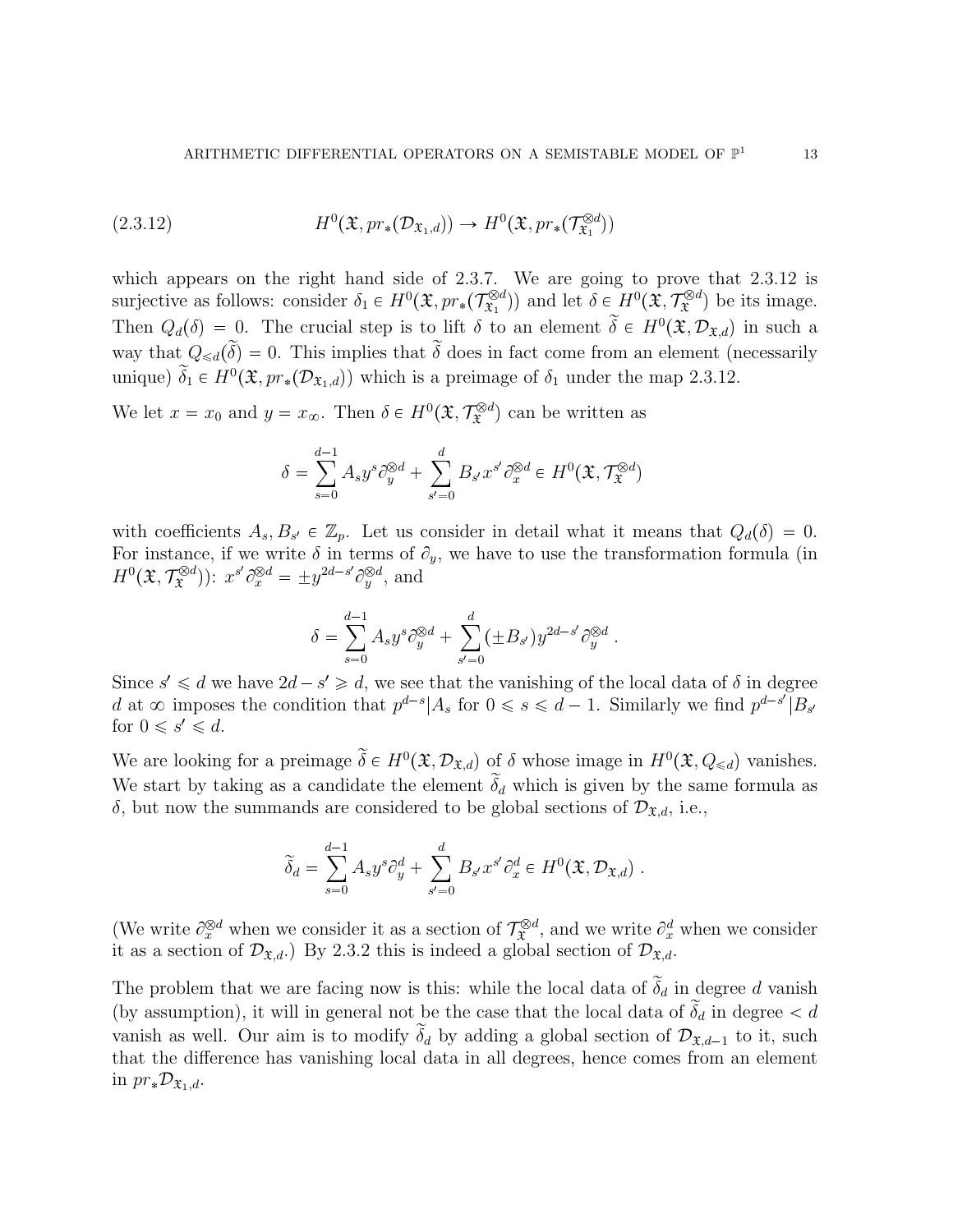In order to do so, we determine the local data of  $\tilde{\delta}_d$  at infinity in all degrees. Using 2.3.2 we write

$$
\begin{split}\n\widetilde{\delta}_d &= \sum_{s=0}^{d-1} A_s y^s \partial_y^d + \sum_{s'=0}^d B_{s'} x^{s'} \partial_x^d \\
&= \sum_{s=0}^{d-1} A_s y^s \partial_y^d + \sum_{s'=0}^d B_{s'} (-1)^d \left( \sum_{e=1}^d a_{d,e} y^{d+e-s'} \partial_y^e \right) \\
&= \sum_{s=0}^{d-1} A_s y^s \partial_y^d + (-1)^d \sum_{e=1}^d a_{d,e} \left( \sum_{s'=0}^d B_{s'} y^{d+e-s'} \right) \partial_y^e .\n\end{split}
$$

Because  $d + e - s' \geq e$  the term  $y^{d+e-s'} \partial_y^e$  does not contribute to local data at infinity. So, in fact,  $\delta_d$  has vanishing local data at infinity in all degrees less or equal to d.

Now we analyze the local data at points  $a \in \mathfrak{X}(\mathbb{F}_p)\setminus\{\infty\} = \mathbb{F}_p$ . Let  $\xi_a \in \mathbb{Z}_p$  be a lift of a. We use  $2.3.2$  again and write

$$
\tilde{\delta}_{d} = \sum_{s=0}^{d-1} A_{s} y^{s} \partial_{y}^{d} + \sum_{s'=0}^{d} B_{s'} x^{s'} \partial_{x}^{d}
$$
\n
$$
= \sum_{s'=0}^{d} B_{s'} x^{s'} \partial_{x}^{d} + \sum_{s=0}^{d-1} A_{s} (-1)^{d} \left( \sum_{e=1}^{d} a_{d,e} x^{d+e-s} \partial_{x}^{e} \right)
$$
\n
$$
= \sum_{s'=0}^{d} B_{s'} x^{s'} \partial_{x}^{d} + (-1)^{d} \sum_{e=1}^{d} a_{d,e} \left( \sum_{s=0}^{d-1} A_{s} x^{d+e-s} \right) \partial_{x}^{e}
$$
\n
$$
\stackrel{(*)}{=} \left( \sum_{s'=0}^{d} B_{s'} x^{s'} + (-1)^{d} \sum_{s=0}^{d-1} A_{s} x^{2d-s} \right) \partial_{x}^{d} + (-1)^{d} \sum_{e=1}^{d-1} a_{d,e} \left( \sum_{s=0}^{d-1} A_{s} x^{d+e-s} \right) \partial_{x}^{e}
$$
\n
$$
= \left( \sum_{s'=0}^{d} B_{s'} x^{s'} + (-1)^{d} \sum_{s=0}^{d-1} A_{s} x^{2d-s} \right) \partial_{x}^{d}
$$
\n
$$
+ (-1)^{d} \sum_{e=1}^{d-1} a_{d,e} \left( \sum_{s=0}^{d-1} A_{s} (x_{a} + \xi_{a})^{d+e-s} \right) \partial_{x}^{e}
$$

 $\overline{a}$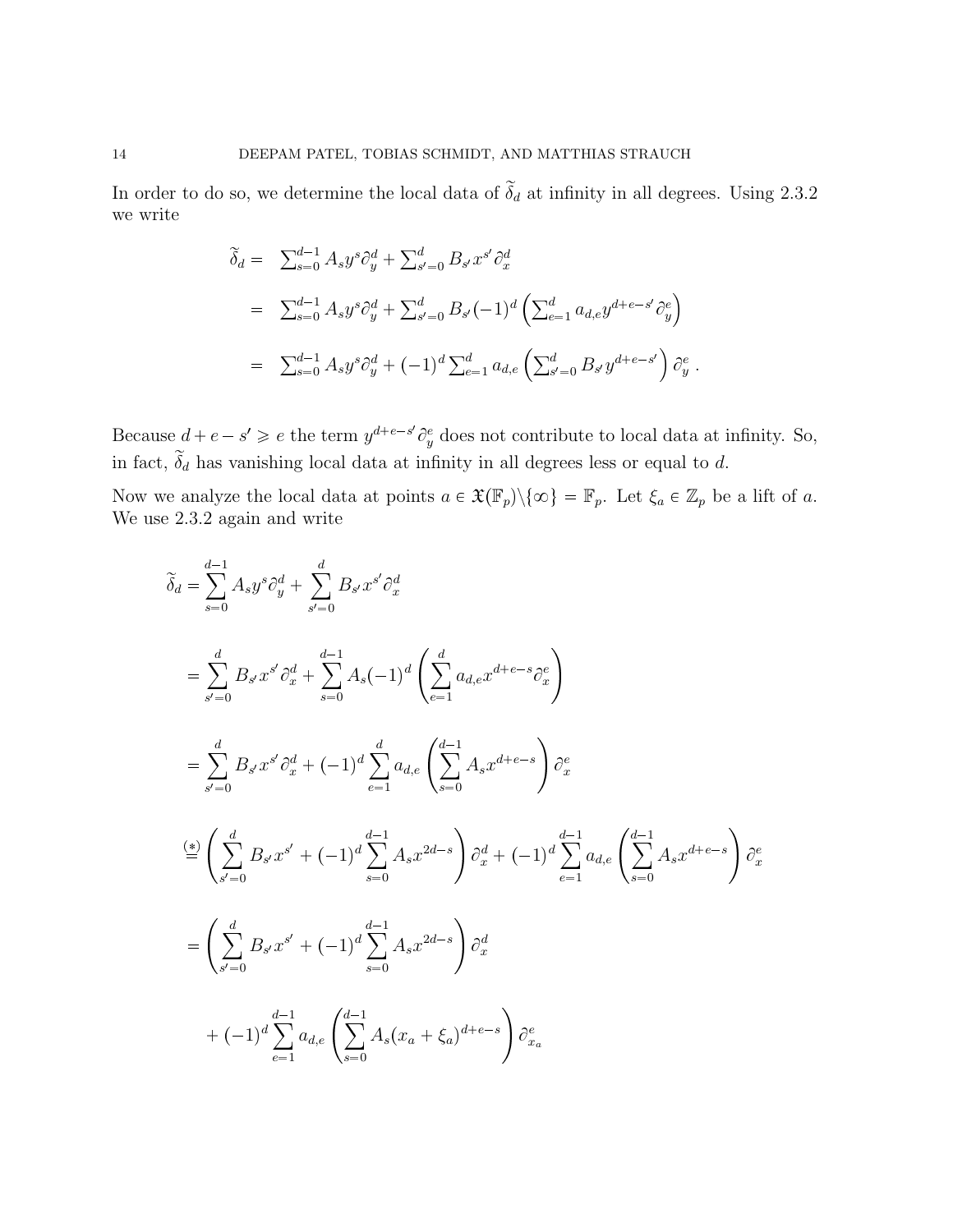ARITHMETIC DIFFERENTIAL OPERATORS ON A SEMISTABLE MODEL OF  $\mathbb{P}^1$ 

$$
= \left(\sum_{s'=0}^{d} B_{s'} x^{s'} + (-1)^d \sum_{s=0}^{d-1} A_s x^{2d-s}\right) \partial_x^d
$$
  
+ 
$$
(-1)^d \sum_{e=1}^{d-1} a_{d,e} \left(\sum_{s=0}^{d-1} \sum_{k=0}^{d+e-s} \binom{d+e-s}{k} \xi_a^k A_s x_a^{d+e-s-k} \partial_{x_a}^e\right).
$$

The term  $\binom{d+e-s}{k}$  $\int_{k_a}^{e-s} \left( \xi_a^k A_s x_a^{d+e-s-k} \partial_{x_a}^e \right)$  gives a non-zero contribution to the local data at a in degree e only if  $d+e-s-k < e$ , i.e.,  $d < s+k$ , and in this case the contribution is modulo  $p^{e-(d+e-s-k)} = p^{s+k-d}$ . Since  $s+k-d \leq s+(d+e-s)-d = e$  and because  $p^{d-s}|A_s$  we find that the contribution of  $\binom{d+e-s}{k}$  ${k \choose k} \xi_a^k A_s x_a^{d+e-s-k} \partial_{x_a}^e$  vanishes if  $d-s \geq e$ . So we only need to pay attention to those terms for which  $d - s < e$  or, equivalently,  $d - e < s$ .

Noting that  $\sum_{1 \le s \le d} A_s y^{s-1} \partial_y^{d-1}$  is a global section of  $\mathcal{D}_{\mathfrak{X},d-1}$  we now consider

$$
\widetilde{\delta}_{d,d-1} \stackrel{\text{def}}{=} \widetilde{\delta}_d + a_{d,d-1} \left( \sum_{1 < s < d} A_s y^{s-1} \right) \partial_y^{d-1} \, .
$$

Because  $d-1-(s-1) = d-s$  and because  $p^{d-s}|A_s$  this differential operator has vanishing local data at infinity in degree  $d-1$  (and in degree d). We write  $\widetilde{\delta}_{d,d-1}$  in terms of powers of  $\partial_x$  (using equation (\*) above for  $\tilde{\delta}_d$  ) and find:

$$
\widetilde{\delta}_{d,d-1} = \left(\sum_{s'=0}^{d} B_{s'} x^{s'} + (-1)^d \sum_{s=0}^{d-1} A_s x^{2d-s}\right) \partial_x^d + (-1)^d \sum_{e=1}^{d-1} a_{d,e} \left(\sum_{s=0}^{d-e} A_s x^{d+e-s}\right) \partial_x^e
$$

$$
+ (-1)^d \sum_{e=1}^{d-1} a_{d,e} \left(\sum_{d-e
$$
+ (-1)^{d-1} a_{d,d-1} \sum_{1
$$
$$

As mentioned above, the terms in  $\sum_{e=1}^{d-1} a_{d,e} \left( \sum_{s=0}^{d-e} A_s x^{d+e-s} \right)$  $\partial_x^e$  do not contribute to the local data in degrees less than d. We continue our calculation and find: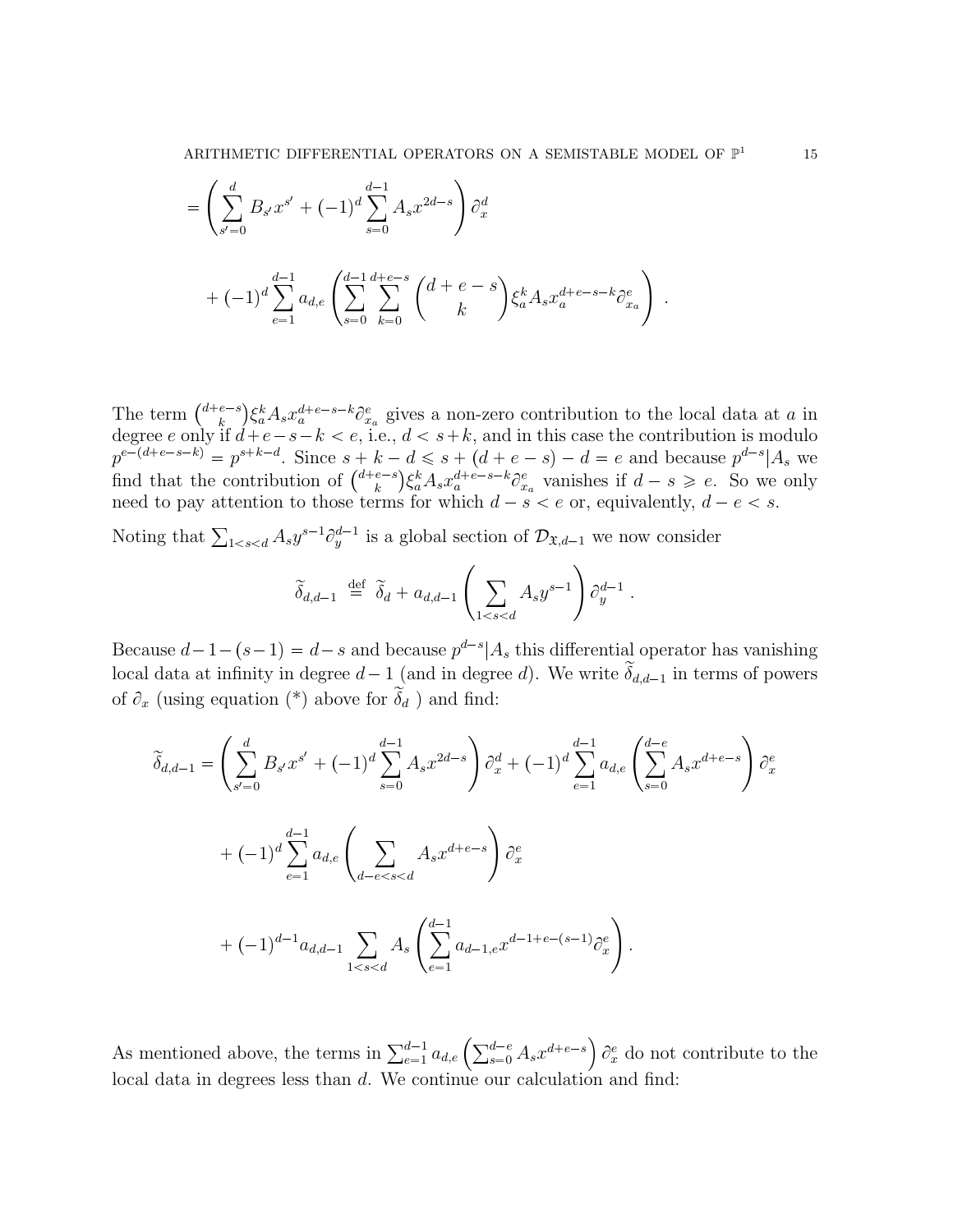$$
\tilde{\delta}_{d,d-1} = \left(\sum_{s'=0}^{d} B_{s'} x^{s'} + (-1)^d \sum_{s=0}^{d-1} A_s x^{2d-s}\right) \partial_x^d + (-1)^d \sum_{e=1}^{d-1} a_{d,e} \left(\sum_{s=0}^{d-e} A_s x^{d+e-s}\right) \partial_x^e
$$
\n
$$
+ (-1)^d \sum_{e=1}^{d-2} a_{d,e} \left(\sum_{d-e\n
$$
= \left(\sum_{s'=0}^{d} B_{s'} x^{s'} + (-1)^d \sum_{s=0}^{d-1} A_s x^{2d-s}\right) \partial_x^d + (-1)^d \sum_{e=1}^{d-1} a_{d,e} \left(\sum_{s=0}^{d-e} A_s x^{d+e-s}\right) \partial_x^e + (-1)^d \sum_{e=1}^{d-2} a_{d,e} \left(\sum_{s=0}^{d-e} A_s x^{d+e-s}\right) \partial_x^e + (-1)^d a_{d,d-1} \left(\sum_{1\n
$$
+ (-1)^{d-1} a_{d,d-1} \sum_{1\n
$$
+ (-1)^{d-1} a_{d,d-1} \sum_{1\n
$$
= \left(\sum_{s'=0}^{d} B_{s'} x^{s'} + (-1)^d \sum_{s=0}^{d-1} A_s x^{2d-s}\right) \partial_x^d + (-1)^d \sum_{e=1}^{d-1} a_{d,e} \left(\sum_{s=0}^{d-e} A_s x^{d+e-s}\right) \partial_x^e + (-1)^d \sum_{e=1}^{d-2} a_{d,e} \left(\sum_{s=0}^{d-e} A_s x^{d+
$$
$$
$$
$$
$$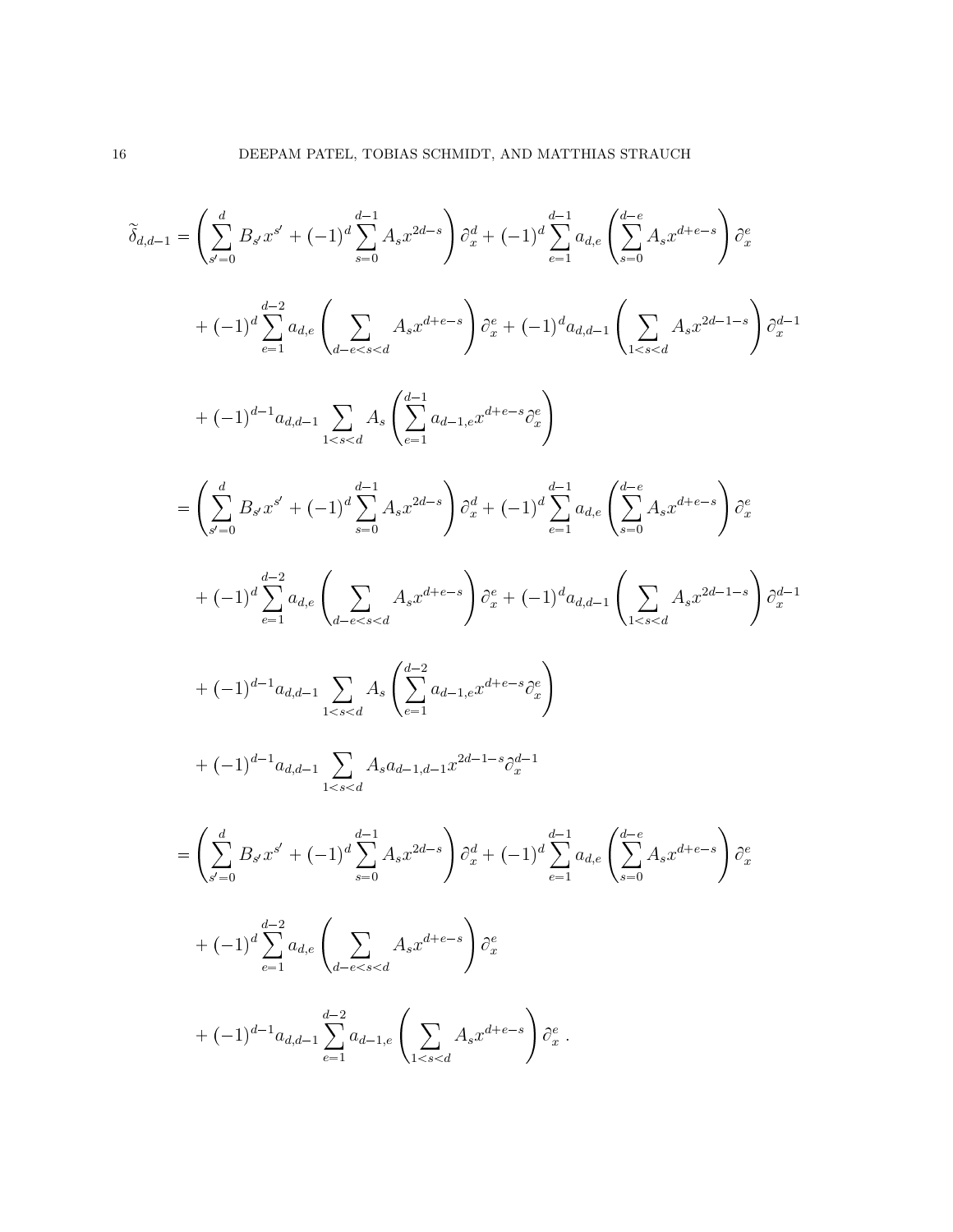We therefore see that  $\tilde{\delta}_{d,d-1}$  has vanishing local data in degrees d and  $d-1$ . As above, in the last sum  $\sum_{e=1}^{d-2} a_{d-1,e} \left( \sum_{1 \leq s \leq d} A_s x^{d+e-s} \right) \partial_x^e$  all those terms with  $d-s \geq e$  do not contribute local data, so we write  $\delta_{d,d-1}$  as the sum of

$$
\left(\sum_{s'=0}^{d} B_{s'} x^{s'} + (-1)^d \sum_{s=0}^{d-1} A_s x^{2d-s} \right) \partial_x^d
$$

and

$$
(-1)^d \sum_{e=1}^{d-1} a_{d,e} \left( \sum_{s=0}^{d-e} A_s x^{d+e-s} \right) \partial_x^e + (-1)^{d-1} a_{d,d-1} \sum_{e=1}^{d-2} a_{d-1,e} \left( \sum_{s=2}^{d-e} A_s x^{d+e-s} \right) \partial_x^e
$$

and

$$
(-1)^d \sum_{e=1}^{d-2} (a_{d,e} - a_{d,d-1}a_{d-1,e}) \left( \sum_{d-e
$$

Now we define

$$
\widetilde{\delta}_{d,d-1,d-2} = \widetilde{\delta}_{d,d-1} - (-1)^d (a_{d,d-2} - a_{d,d-1} a_{d-1,d-2}) \left( \sum_{2 < s < d} A_s y^{s-2} \right) \partial_y^{d-2}.
$$

Continuing in this manner shows that we eventually find  $\widetilde{\delta} \stackrel{\text{def}}{=} \widetilde{\delta}_{d,\dots,1} \in H^0(\mathfrak{X}, \mathcal{D}_{\mathfrak{X},d})$  which has vanishing local data in all degrees less or equal to d, and its projection to  $H^0(\mathfrak{X}, \mathcal{T}_{\mathfrak{X}}^{\otimes d})$ is equal to  $\delta$ . This finishes the proof of the injectivity of the map 2.3.5.

(iii) Now we prove the splitting 2.3.6. We start by making the following general remark: if  $H_1$  is a subgroup of a finite abelian p-group H, then  $H_1$  is a direct summand of H if (and only if)  $pH \cap H_1 = pH_1$ .

Now let  $c_{\leq d} \in H^0(\mathfrak{X}, Q_{\leq d})$  be any element and let  $[c_{\leq d}] \in H^1(\mathfrak{X}, pr_*\mathcal{D}_{\mathfrak{X},d})$  be its image. Suppose  $p[c_{\leq d}] = [pc_{\leq d}]$  lies in  $H^1(\mathfrak{X}, pr_*\mathcal{D}_{\mathfrak{X},d-1})$ , and write  $[pc_{\leq d}] = [c_{\leq d-1}]$  for some element  $c_{\leq d-1} \in H^0(\mathfrak{X}, Q_{\leq d-1})$ . Then there is  $\delta_{\leq d} \in H^0(\mathfrak{X}, \mathcal{D}_{\mathfrak{X},d})$  such that  $Q_{\leq d}(\delta_{\leq d})$  $pc_{\leq d} - c_{\leq d-1}$ . This is implies that

$$
Q_d(\delta_{\leqslant d})\in H^0({\mathfrak X},Q_d)=\bigoplus_{a\in{\mathfrak X}({\mathbb F}_p)}\bigoplus_{i=0}^{d-1}\left({\mathbb Z}/p^{d-i}\right)\cdot x_a^i\partial_{x_a}^d
$$

is such that all its local data in the various groups  $\mathbb{Z}/p^{d-i}$  are divisible by p. Write  $\delta_{\leq d} = \delta_d + \delta_{\leq d-1}$  with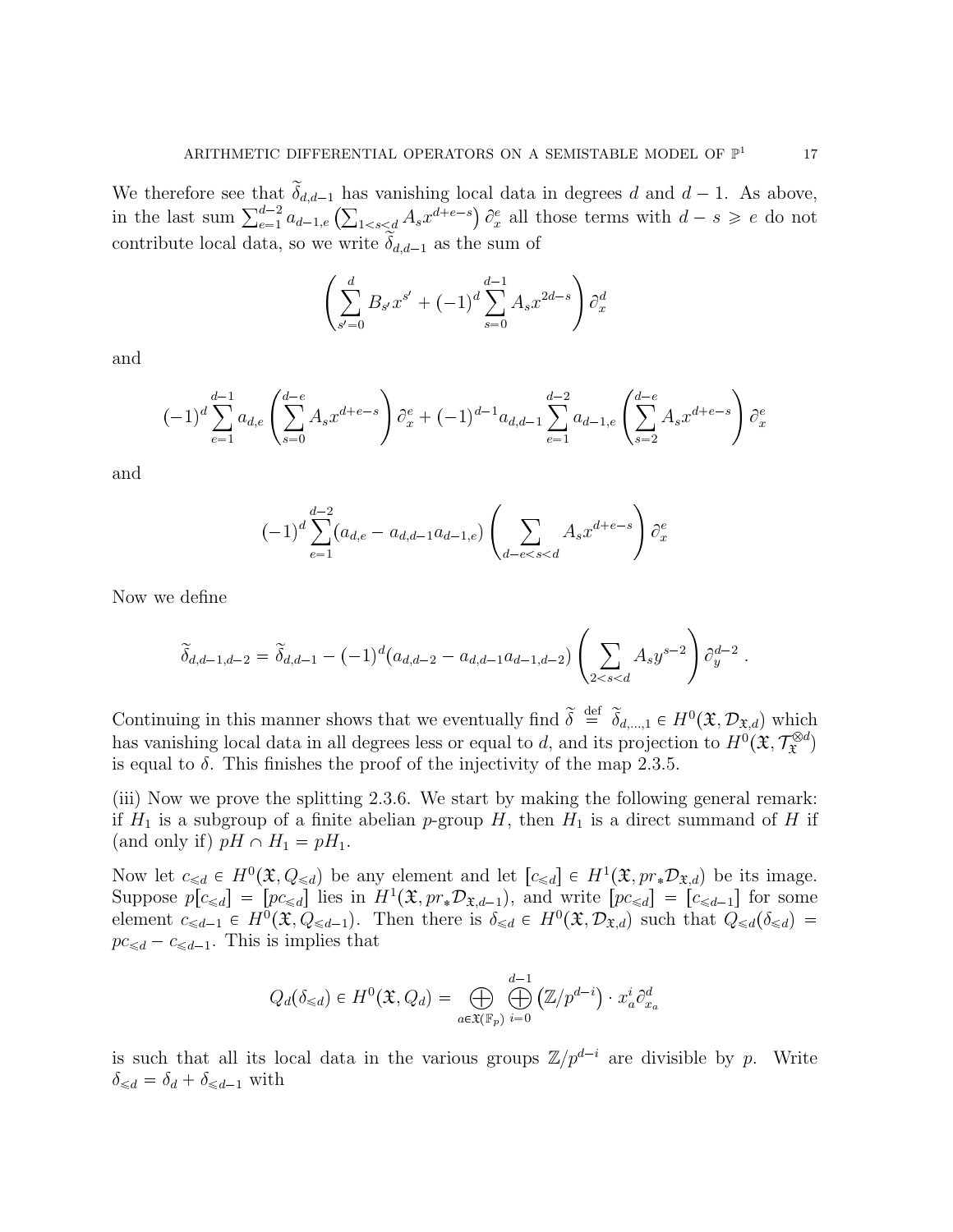$$
\delta_d = \sum_{s=0}^{d-1} A_s y^s \partial_y^d + \sum_{s'=0}^d B_{s'} x^{s'} \partial_x^d,
$$

and with  $\delta_{\leq d-1} \in H^0(\mathfrak{X}, \mathcal{D}_{\mathfrak{X},d-1})$ . The local data in degree d of  $\delta_{\leq d}$  (or, equivalently,  $\delta_d$ ) at  $a = \infty$  and  $a = 0$  can be read off immediately from this expression for  $\delta_d$  and it follows that all coefficients  $A_s$ ,  $0 \le s \le d-1$ , and  $B_{s'}$ ,  $0 \le s' \le d$ , are divisible by p. So we can write  $\delta_d = p\delta_d'$ , and hence  $\delta_{\leq d} = p\delta_d' + \delta_{\leq d-1}$ . We then have  $Q_{\leq d}(\delta_{\leq d}) = pQ_{\leq d}(\delta_d') + Q_{\leq d-1}(\delta_{\leq d-1})$ . From  $Q_{\leq d}(\delta_{\leq d}) = pc_{\leq d} - c_{\leq d-1}$  we thus get

$$
p(Q_{\leq d}(\delta'_d) - c_{\leq d}) = -Q_{\leq d-1}(\delta_{\leq d-1}) - c_{\leq d-1}.
$$

Write  $Q_{\leq d}(\delta_d') - c_{\leq d} = c_d + c'_{\leq d-1}$  with  $c_d' \in Q_d$  and  $c'_{\leq d-1} \in Q_{\leq d-1}$  and we find:

$$
pc'_{\leq d-1} = -Q_{\leq d-1}(\delta_{\leq d-1}) - c_{\leq d-1}
$$
,

and thus  $[c_{\leq d-1}] = p[c'_{\leq d-1}]$ 

In order to estimate the exponent of  $H^1(\mathfrak{X}, pr_*(\mathcal{D}_{\mathfrak{X}_1,d}))$  we need the following elementary lemma.

**Lemma 2.3.13.** Let  $A = \mathbb{Z}/p^{n_1} \oplus \cdots \oplus \mathbb{Z}/p^{n_r}$  be an abelian torsion group with  $0 <$  $n_1 \leq n_2 \leq \ldots \leq n_r$ . Let  $a \in A$  be an arbitrary element. Then  $A/\langle a \rangle$  surjects onto  $\mathbb{Z}/p^{n_1} \oplus \cdots \oplus \mathbb{Z}/p^{n_{r-1}}$ .

*Proof.* Write  $a = (a_1, \ldots, a_r)$ , and choose  $i \in \{1, \ldots, r\}$  such that

$$
ord(a_i) = max{ord(a_j) | j = 1, ..., r}.
$$

If now  $b = (b_1, \ldots, b_r) \in \langle a \rangle$  is such that  $b_i = 0$ , then  $b = 0$ . Therefore, the map

$$
\mathbb{Z}/p^{n_1} \oplus \cdots \oplus \mathbb{Z}/p^{n_{i-1}} \oplus \mathbb{Z}/p^{n_{i+1}} \oplus \mathbb{Z}/p^{n_r} \hookrightarrow \mathbb{Z}/p^{n_1} \oplus \cdots \oplus \mathbb{Z}/p^{n_r} = A \to A/\langle a \rangle
$$

is injective. Because finite-abelian groups are self-dual (non-canonically), we see that there is a surjection

$$
A/\langle a\rangle \twoheadrightarrow \mathbb{Z}/p^{n_1} \oplus \cdots \oplus \mathbb{Z}/p^{n_{i-1}} \oplus \mathbb{Z}/p^{n_{i+1}} \oplus \mathbb{Z}/p^{n_r} .
$$

But the group on the right clearly surjects onto  $\mathbb{Z}/p^{n_1} \oplus \cdots \oplus \mathbb{Z}/p^{n_{r-1}}$ . В последните и последните и последните и последните и последните и последните и последните и последните и по<br>В последните и последните и последните и последните и последните и последните и последните и последните и посл

**Proposition 2.3.14.** For any  $d \geq 1$  the cohomology group  $H^1(\mathfrak{X}, pr_*(\mathcal{T}^{\otimes d}_{\mathfrak{X}_1}))$  $(\mathbf{x}_1^{\otimes d})$  contains elements of order  $p^e$  where  $e = \lfloor \frac{p-1}{p+1} \rfloor$  $\frac{p-1}{p+1}(d+1)$ . In particular, as d tends to infinity, the exponents of  $H^1(\mathfrak{X}, pr_*(\mathcal{T}_{\mathfrak{X}_1}^{\otimes d}))$  $(\mathbb{R}^{d-1})$  and of  $H^1(\mathfrak{X}, pr_*(\mathcal{D}_{\mathfrak{X}_1,d}))$  tend to infinity.

 $\Box$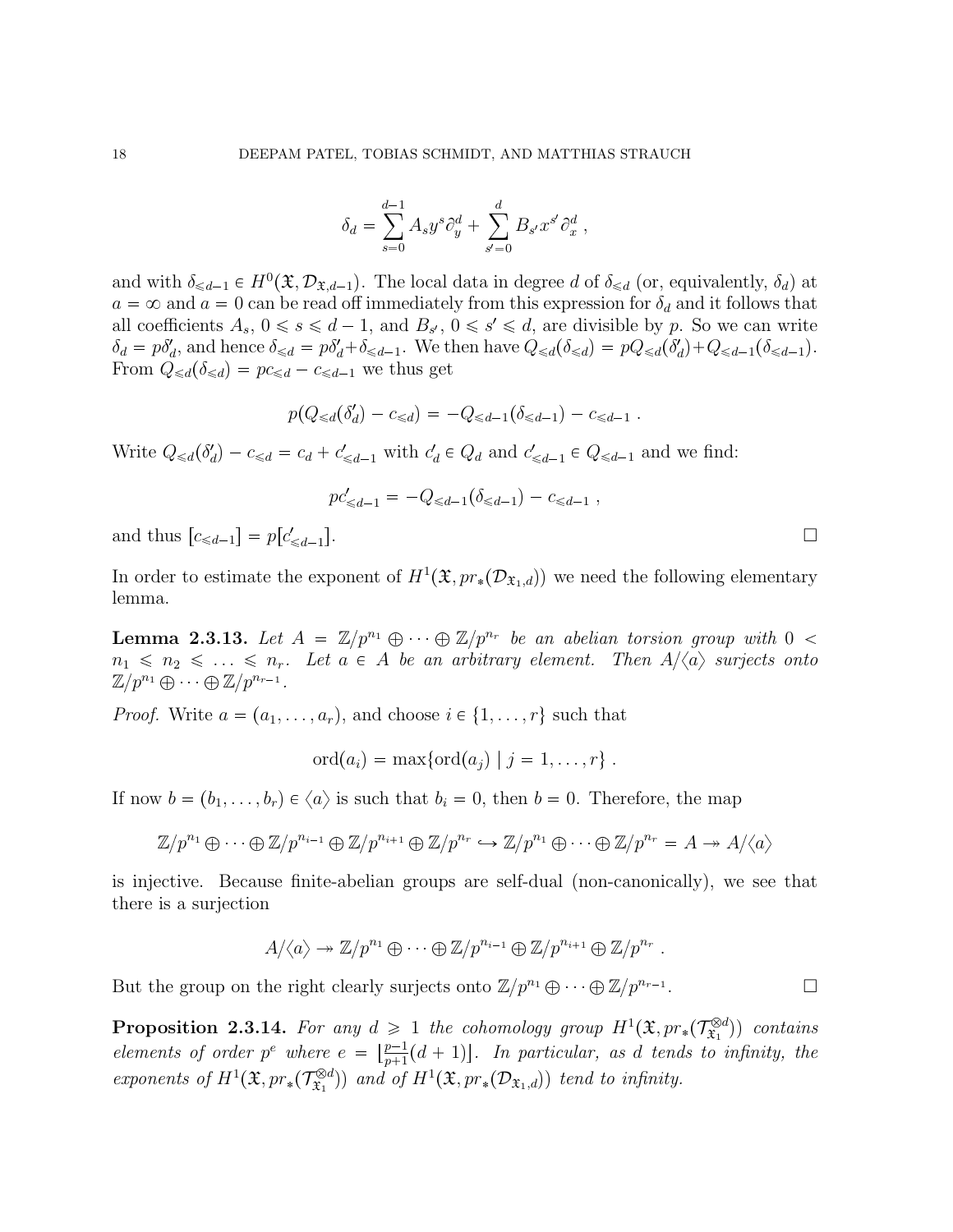Proof. By 2.3.6 we have

$$
H^1(\mathfrak{X}, pr_*(\mathcal{D}_{\mathfrak{X}_1,d})) = H^1(\mathfrak{X}, pr_*(\mathcal{D}_{\mathfrak{X}_1,d-1})) \oplus H^1(\mathfrak{X}, pr_*(\mathcal{T}_{\mathfrak{X}_1}^{\otimes d})) .
$$

Furthermore,  $H^1(\mathfrak{X}, pr_*(\mathcal{T}_{\mathfrak{X}_1}^{\otimes d})$  $(\mathbf{x}_1^{\otimes d})$  is the quotient of

$$
Q_d = \bigoplus_{a \in \mathfrak{X}(\mathbb{F}_p)} \bigoplus_{i=0}^{d-1} (\mathbb{Z}/p^{d-i}) \cdot x_a^i \partial_{x_a}^d \simeq \left( \bigoplus_{i=0}^{d-1} (\mathbb{Z}/p^{d-i}) \right)^{\oplus (p+1)},
$$

cf. 2.3.10, by the image of  $H^0(\mathfrak{X}, \mathcal{T}_{\mathfrak{X}}^{\otimes d})$  which is a free  $\mathbb{Z}_p$ -module of rank  $2d + 1$ . Write  $2d + 1 = k(p + 1) + r$  with  $0 \le r \le p$ , so that  $k = \frac{2d+1}{p+1} - \frac{r}{p+1}$  $\frac{r}{p+1}$ . Then, by applying 2.3.13 repeatedly we see that  $H^1(\mathfrak{X}, pr_*(\mathcal{T}^{\otimes d}_{\mathfrak{X}_1})$  $(\mathbb{R}^{d})$  must be of exponent at least  $p^e$  where

$$
e = d - k = \frac{p-1}{p+1}d + \frac{r-1}{p+1} = \frac{p-1}{p+1}(d+1) - \frac{p-r}{p+1} = \left\lfloor \frac{p-1}{p+1}(d+1) \right\rfloor .
$$

Remark 2.3.15. With some more work it should also be possible to explicitly determine the structure of  $H^1(\mathfrak{X}, pr_*(\mathcal{D}_{\mathfrak{X}_1,d})).$ 

\n- 2.4. 
$$
\hat{H}^0(\mathfrak{X}_1, \mathcal{D}_{\mathfrak{X}_1}) = H^0(\mathfrak{X}_1, \mathscr{D}_{\mathfrak{X}_1})
$$
 and  $H^1(\mathfrak{X}_1, \mathscr{D}_{\mathfrak{X}_1})$  is non-torsion.
\n- **Theorem 2.4.1.** (a)  $T_p H^1(\mathfrak{X}, pr_*(\mathcal{D}_{\mathfrak{X}_1})) = 0$ .
\n- (b)  $T_p H^1(\mathfrak{X}_1, \mathcal{D}_{\mathfrak{X}_1}) = 0$ .
\n- (c)  $\hat{H}^0(\mathfrak{X}_1, \mathcal{D}_{\mathfrak{X}_1}) = H^0(\mathfrak{X}_1, \mathscr{D}_{\mathfrak{X}_1})$ .
\n- (d)  $\hat{H}^1(\mathfrak{X}_1, \mathcal{D}_{\mathfrak{X}_1})$  contains a non-torsion element.
\n

(e)  $H^1(\mathfrak{X}_1, \mathscr{D}_{\mathfrak{X}_1})$  contains a non-torsion element.

*Proof.* (a) We have  $H^1(\mathfrak{X}, pr_*(\mathcal{D}_{\mathfrak{X}_1})) = \underline{\lim}_d H^1(\mathfrak{X}, pr_*(\mathcal{D}_{\mathfrak{X}_1,d}))$ . Using 2.3.6 we see that

(2.4.2) 
$$
H^{1}(\mathfrak{X}, pr_{*}(\mathcal{D}_{\mathfrak{X}_{1}})) \simeq \bigoplus_{d=1}^{\infty} H^{1}(\mathfrak{X}, pr_{*}(\mathcal{T}_{\mathfrak{X}_{1}}^{\otimes d})) .
$$

Because each group  $H^1(\mathfrak{X}, pr_*(\mathcal{T}^{\otimes d}_{\mathfrak{X}_1})$  $(\mathfrak{X}_1^{\otimes d})$  is a finite p-group, the p-adic Tate module

$$
T_p H^1(\mathfrak{X}, pr_*(\mathcal{D}_{\mathfrak{X}_1}))
$$

must vanish.

(b) This follows from (a) and 2.2.2.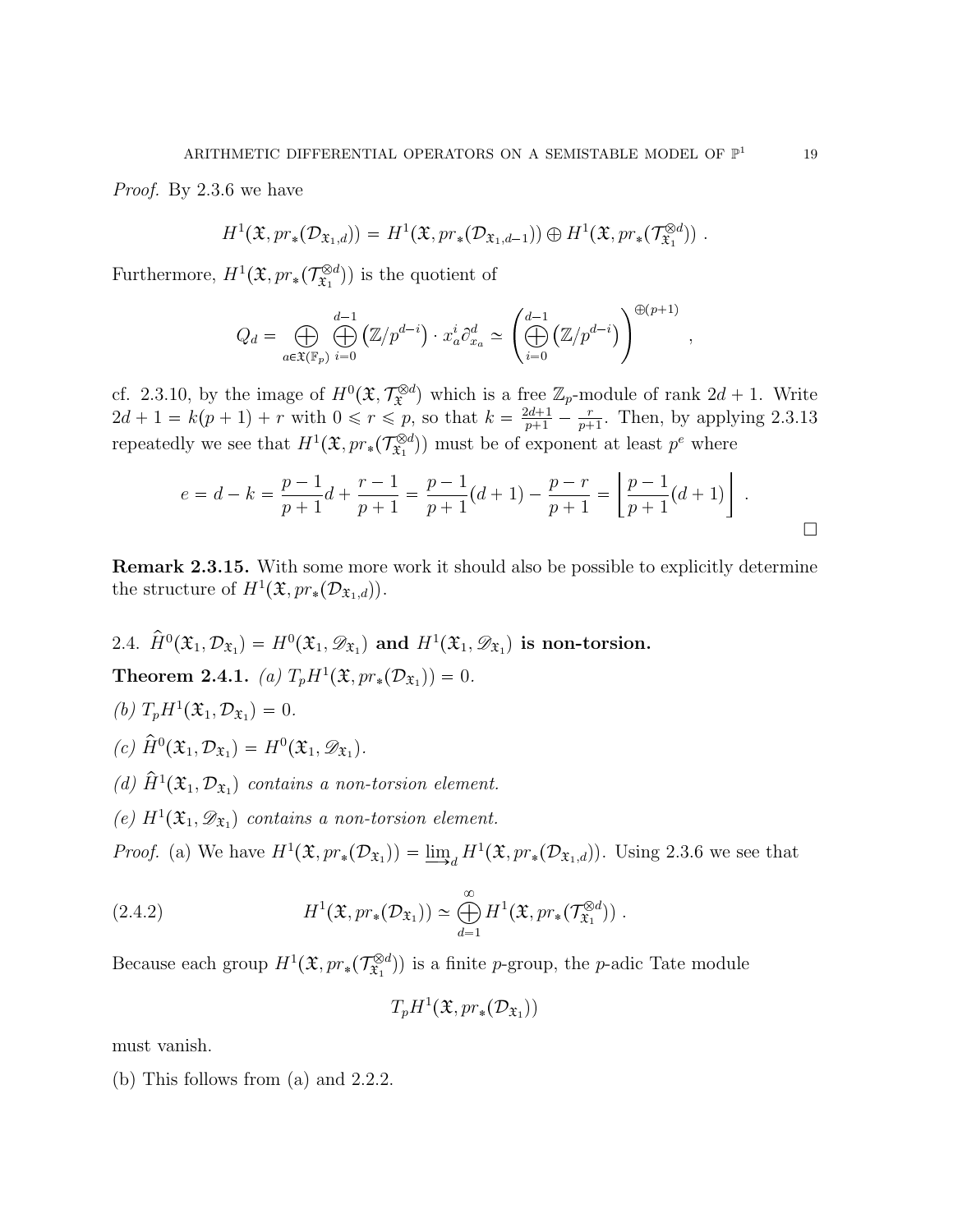(c) This follows from (b) and 2.1.5.

(d) For  $d \geq 1$  put  $e_d = \left\lfloor \frac{p-1}{p+1} \right\rfloor$  $\frac{p-1}{p+1}(d+1)$ . Let  $c_d \in H^1(\mathfrak{X}, pr_*(\mathcal{T}^{\otimes d}_{\mathfrak{X}_1}))$  $(\mathbf{x}_1^{\otimes d})$  be an element of order  $e_d$ , cf. 2.3.14. It follows from 2.4.2 that  $H^1(\mathfrak{X}_1, \mathcal{D}_{\mathfrak{X}_1}) = H^1(\mathfrak{X}, pr_*(\mathcal{D}_{\mathfrak{X}_1}))$  contains a subgroup isomorphic to  $\bigoplus_{d\geqslant 1}\langle c_d\rangle$ . Let  $(n_d)_{d\geqslant 1}$  be an increasing sequence of non-negative integers  $n_d \leq e_d$  such that  $\lim_{d\to\infty} n_d = \infty$  and  $\lim_{d\to\infty} (e_d - n_d) = \infty$ . Then  $c = \sum_{d\geqslant 1} p^{n_d} c_d$ converges in the *p*-adic completion  $\hat{H}^1(\mathfrak{X}_1, \mathcal{D}_{\mathfrak{X}_1})$  of  $H^1(\mathfrak{X}_1, \mathcal{D}_{\mathfrak{X}_1})$ . Moreover, c is clearly not a torsion element.

(e) This follows from the fact that the map

$$
H^1(\mathfrak{X}_1, \mathscr{D}_{\mathfrak{X}_1}) \longrightarrow \varprojlim_k H^1(\mathfrak{X}_1, \mathcal{D}_{\mathfrak{X}_1}/p^k \mathcal{D}_{\mathfrak{X}_1}) = \hat{H}^1(\mathfrak{X}_1, \mathcal{D}_{\mathfrak{X}_1}),
$$

cf. 2.1.1, is surjective. (The equality sign on the right is 2.1.6.)

3. GLOBAL SECTIONS AND COHOMOLOGY OF 
$$
\mathscr{D}^{(m)}
$$
 on  $\mathfrak{X}_1$ 

In this section we consider the sheaves of differential operators  $\mathscr{D}_{\mathfrak{X}_{1}}^{(m)}$  $\mathfrak{X}_1^{(m)}$  on  $\mathfrak{X}_1$  of level  $m \geqslant 0$ . The discussion is along the same lines as in section 2, with a few modifications which we are going to point out as we proceed.

3.1. Comparing the cohomology of  $\mathcal{D}^{(m)}$  and  $\mathscr{D}^{(m)}$ . Let  $\mathcal{D}^{(m)}_{\mathbb{X}_1} = \mathcal{D}^{(m)}_{\mathbb{X}_1,\text{log}}$  be the sheaf of logarithmic differential operators on  $\mathbb{X}_1$  of level m [12, 5.6]. For a local description let  $p(a, a_1) \in \mathcal{R}_{\infty} \times \mathcal{R}$ . For  $m, d \geqslant 0$  we let  $q_d^{(m)}$  $\binom{m}{d}$  be defined as usual by  $d = q_d^{(m)}$  $\binom{m}{d}p^m + r$  with  $0 \leq r < p^m$ . On an open neighbourhood  $\mathbb{X}_a^{(1)} \subset \mathbb{X}_1$  of the singularity corresponding to a, the  $\mathcal{O}_{\mathbb{X}_1}$ -module  $\mathcal{D}_{\mathbb{X}_1}^{(m)}$  is generated by operators of the form

$$
q^{(m)}_d! \binom{D}{d}
$$

where  $D = x_a \partial_{x_a} = -z_a \partial_{z_a}$  is a local section of  $\mathcal{T}_{X_1}$ . On the 'residual disc scheme'  $\mathbb{D}_{a,a_1}^{(1)}$ with coordinate function  $x_{a,a_1}^{(1)}$ , the module  $\mathcal{D}_{X_1}^{(m)}$  is generated by the usual divided powers

$$
\frac{q^{(m)}_d!}{d!}\partial^{d}_{x^{(1)}_{a,a_1}}
$$

.

We write  $\mathcal{D}_{\mathfrak{X}_1}^{(m)}$  $\mathcal{L}^{(m)}_{\mathfrak{X}_1}$  for the  $\mathcal{O}_{\mathfrak{X}_1}$ -module generated by the restriction of  $\mathcal{D}_{\mathbb{X}_1}^{(m)}$  to  $\mathfrak{X}_1$ . Let  $\mathscr{D}_{\mathfrak{X}_1}^{(m)}$  $\mathfrak{X}_1$ be the *p*-adic completion  $\mathcal{D}_{\mathfrak{T}_1}^{(m)}$  $\mathfrak{X}_1^{(m)}$ . The first lemma is exactly as 2.1.1.

Lemma 3.1.1. The canonical homomorphism

$$
H^{i}(\mathfrak{X}_{1}, \mathscr{D}_{\mathfrak{X}_{1}}^{(m)}) \longrightarrow \varprojlim_{k} H^{i}(\mathfrak{X}_{1}, \mathcal{D}_{\mathfrak{X}_{1}}^{(m)}/p^{k}\mathcal{D}_{\mathfrak{X}_{1}}^{(m)}) .
$$

 $\Box$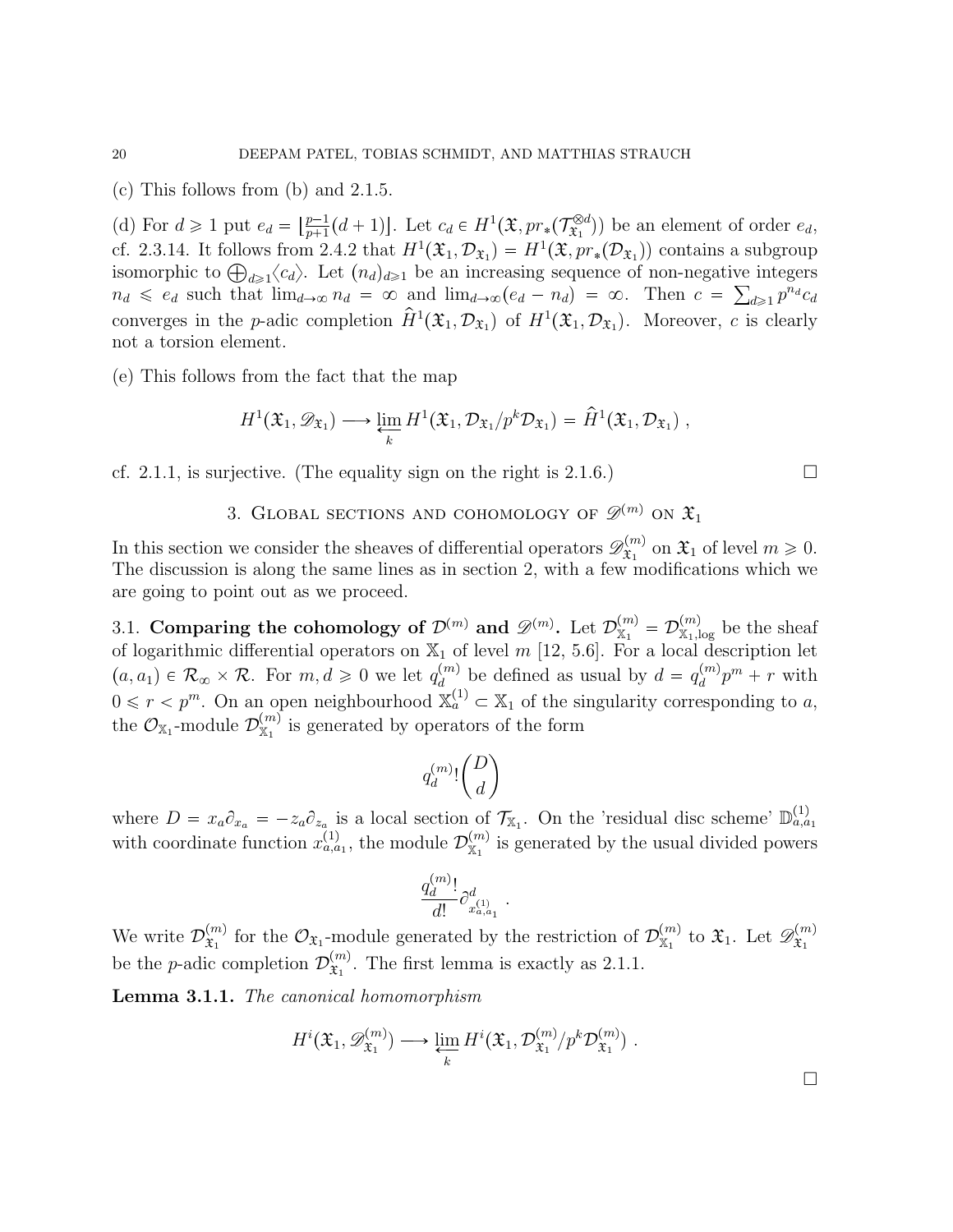is an isomorphism for  $i = 0$  and is surjective for  $i = 1$ . For  $i > 1$  source and target of this map vanish.

And also the next result goes over without any changes.

**Proposition 3.1.2.** (a) For all  $i \geq 0$  there is a canonical exact sequence

$$
(3.1.3) \qquad 0 \to \hat{H}^i(\mathfrak{X}_1, \mathcal{D}_{\mathfrak{X}_1}^{(m)}) \to \varprojlim_k H^i(\mathfrak{X}_1, \mathcal{D}_{\mathfrak{X}_1}^{(m)}/\mathcal{D}_{\mathfrak{X}_1}^{(m)}) \to T_p\left(H^{i+1}(\mathfrak{X}_1, \mathcal{D}_{\mathfrak{X}_1}^{(m)})\right) \to 0.
$$

(b) For  $i = 0$  the exact sequence in (a) is

$$
(3.1.4) \t 0 \to \hat{H}^0(\mathfrak{X}_1, \mathcal{D}_{\mathfrak{X}_1}^{(m)}) \to H^0(\mathfrak{X}_1, \mathscr{D}_{\mathfrak{X}_1}^{(m)}) \to T_p\left(H^1(\mathfrak{X}_1, \mathcal{D}_{\mathfrak{X}_1}^{(m)})\right) \to 0.
$$

(c) The cohomology group  $H^2\left(\mathfrak{X}_1,\mathcal{D}_{\mathfrak{X}_1}^{(m)}\right)$  $\mathfrak{X}_1$  $\big)$  vanishes and the exact sequence in  $(a)$  gives therefore a canonical isomorphism

(3.1.5) 
$$
\hat{H}^{1}(\mathfrak{X}_{1}, \mathcal{D}_{\mathfrak{X}_{1}}^{(m)}) \simeq \varprojlim_{k} H^{1}(\mathfrak{X}_{1}, \mathcal{D}_{\mathfrak{X}_{1}}^{(m)}/p^{k}\mathcal{D}_{\mathfrak{X}_{1}}^{(m)}) .
$$

3.2. Vanishing of  $R^1pr_*(\mathcal{D}_{\mathfrak{X}_1}^{(m)})$  $\mathbf{x}_1^{(m)}$ . As above we use the Leray spectral sequence for the blow-up morphism

$$
pr: \mathfrak{X}_1 \longrightarrow \mathfrak{X} = \mathfrak{X}_0 .
$$

Applied to the sheaf  $\mathcal{D}_{\mathfrak{T}_1}^{(m)}$  $\mathfrak{X}_1^{(m)}$  we get an exact sequence

$$
(3.2.1) \t 0 \to H^1(\mathfrak{X}, pr_*(\mathcal{D}_{\mathfrak{X}_1}^{(m)})) \to H^1(\mathfrak{X}_1, \mathcal{D}_{\mathfrak{X}_1}^{(m)}) \to H^0(\mathfrak{X}, \mathrm{R}^1 pr_*(\mathcal{D}_{\mathfrak{X}_1}^{(m)})) \to 0.
$$

Denote by  $\mathcal{D}_{\mathfrak{X},d}^{(m)}$  and  $\mathcal{D}_{\mathfrak{X}_1,d}^{(m)}$  the sheaves of differential operators of degree less or equal to d. Note also that

(3.2.2) 
$$
(\mathcal{T}_{\mathfrak{X}_1}^{\otimes d})^{(m)} = \frac{q_d^{(m)}}{d!} \mathcal{T}_{\mathfrak{X}_1}^{\otimes d} \subset \mathcal{T}_{\mathfrak{X}_1}^{\otimes d} \otimes_{\mathbb{Z}_p} \mathbb{Q}_p ,
$$

cf. [12, 3.2]. Then, similar to 2.2.3, we have an exact sequence

$$
(3.2.3) \t 0 \longrightarrow \mathcal{D}^{(m)}_{\mathfrak{X}_1,d-1} \longrightarrow \mathcal{D}^{(m)}_{\mathfrak{X}_1,d} \longrightarrow (\mathcal{T}^{\otimes d}_{\mathfrak{X}_1})^{(m)} \longrightarrow 0.
$$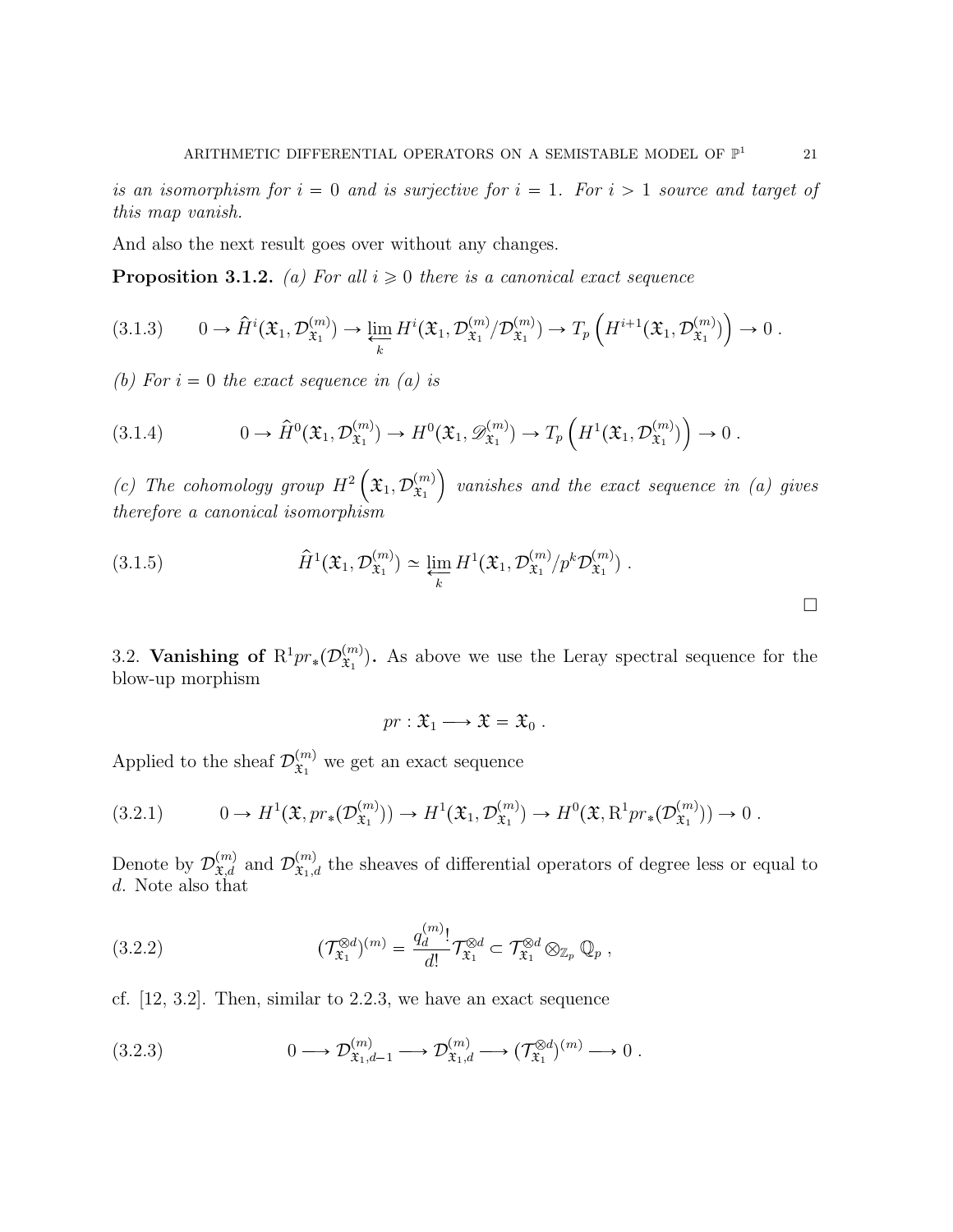**Lemma 3.2.4.** (a) For all  $d \ge 0$  one has  $R^1pr_*(\mathcal{D}_{\mathfrak{X}_1,d}^{(m)}) = 0$ .

- (*b*)  $R^1pr_*(\mathcal{D}_{\mathfrak{X}_1}^{(m)})$  $\binom{m}{x_1} = 0.$
- (c)  $H^1(\mathfrak{X}, pr_*(\mathcal{D}_{\mathfrak{X}_1}^{(m)})$  $\mathcal{L}^{(m)}_{\mathfrak{X}_1}$ )) =  $H^1(\mathfrak{X}_1, \mathcal{D}_{\mathfrak{X}_1}^{(m)})$  $\mathfrak{X}_1^{(m)}$ ).

Proof. (a) This follows as in 2.2.2 (a) using 3.2.2 in the Cech cohomology argument.

- (b) Follows from (a) by passing to the limit.
- (c) Follows from (b) and 3.2.1.  $\Box$

3.3. The cohomology group  $H^1(\mathfrak{X}, pr_*(\mathcal{D}_{\mathfrak{X}_1}^{(m)})$  $\binom{m}{\mathfrak{X}_1}$ . Consider the exact sequence 3.2.3 and the corresponding sequence of direct images on  $\mathfrak X$ 

$$
(3.3.1) \quad 0 \longrightarrow pr_*\left(\mathcal{D}^{(m)}_{\mathfrak{X}_1,d-1}\right) \longrightarrow pr_*\left(\mathcal{D}^{(m)}_{\mathfrak{X}_1,d}\right) \longrightarrow pr_*\left(\mathcal{T}^{\otimes d}_{\mathfrak{X}_1}\right) \longrightarrow R^1pr_*\left(\mathcal{D}^{(m)}_{\mathfrak{X}_1,d-1}\right) = 0,
$$

where we have used 3.2.4 (a). We have

$$
H^{1}(\mathfrak{X}, pr_{*}(\mathcal{D}_{\mathfrak{X}_{1}}^{(m)})) = \varinjlim_{d} H^{1}(\mathfrak{X}, pr_{*}(\mathcal{D}_{\mathfrak{X}_{1},d}^{(m)})) .
$$

We put  $\partial_x^{\langle d \rangle_{(m)}}$  $\frac{\langle d \rangle_{(m)}}{x} = \frac{q^{(m)}_d!}{\frac{d!}{x!}}$  $\frac{d}{dt} \partial_x^d$  and similarly for  $\partial_y^d$  (and also for  $\partial_{x_a}^d$ ). With this notation we deduce from 2.3.2 the following

**Lemma 3.3.2.** Let x, y be the standard coordinates on  $\mathbb{P}^1$  satisfying  $xy = 1$ . Then we have for any  $s \in \mathbb{Z}_{\geq 1}$ 

$$
\partial_y^{\langle s \rangle_{(m)}} = (-1)^s \sum_{t=1}^s a_{s,t}^{(m)} x^{s+t} \partial_x^{\langle t \rangle_{(m)}},
$$

where for all  $s \geq 1$  and  $1 \leq t \leq s$ 

(3.3.3) 
$$
a_{s,t}^{(m)} = {s \choose t} \frac{(s-1)!}{(t-1)!} \frac{q_s^{(m)}!}{s!} \left(\frac{q_t^{(m)}!}{t!}\right)^{-1} = {s-1 \choose t-1} \frac{q_s^{(m)}!}{q_t^{(m)}!}.
$$

These numbers are always integers, and we have, in particular,

$$
a_{s,1} = q_s^{(m)}
$$
 and  $a_{s,s} = 1$ .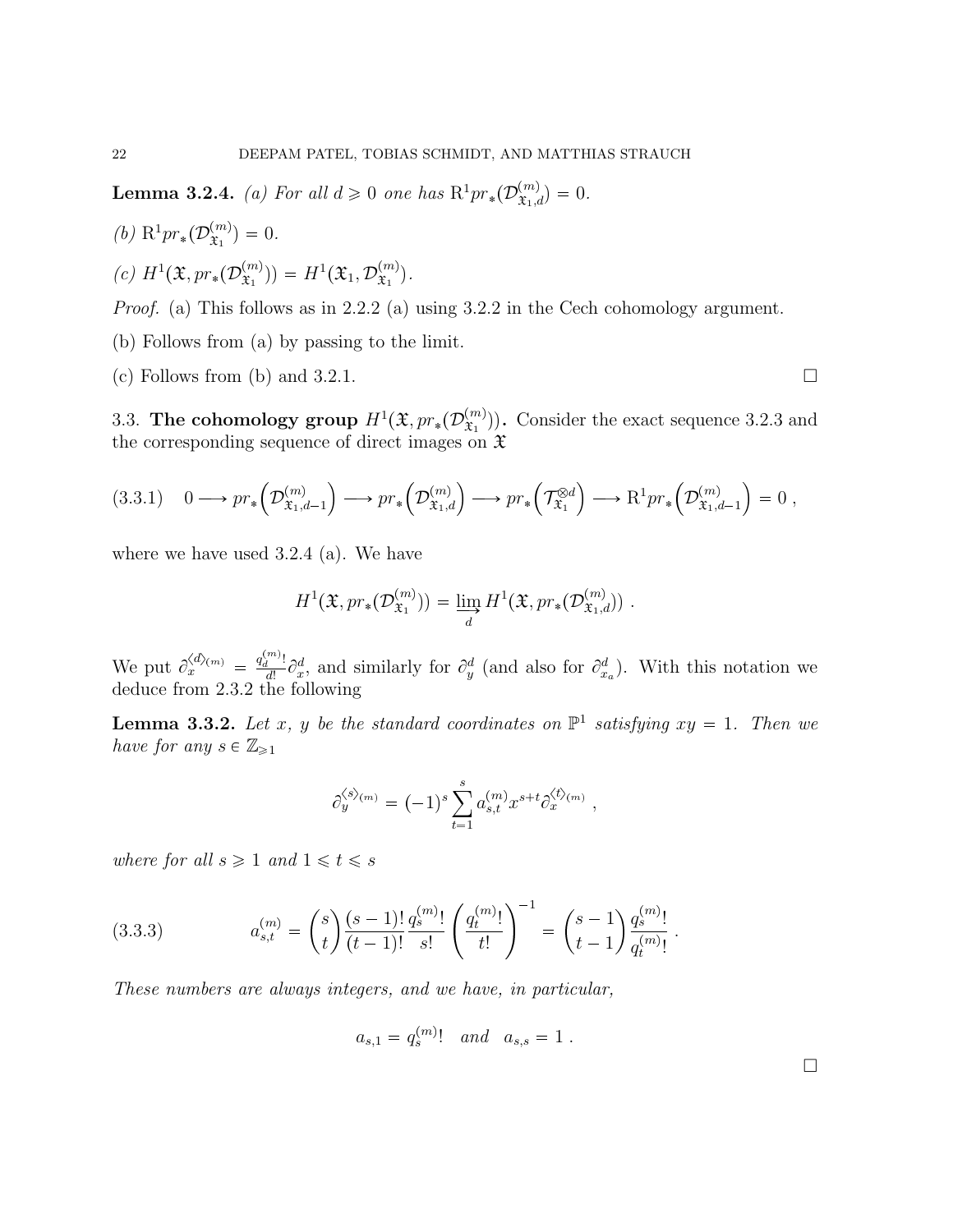**Theorem 3.3.4.** For all  $d \geq 1$  the canonical map

(3.3.5) 
$$
H^1(\mathfrak{X}, pr_*(\mathcal{D}^{(m)}_{\mathfrak{X}_1,d-1})) \to H^1(\mathfrak{X}, pr_*(\mathcal{D}^{(m)}_{\mathfrak{X}_1,d}))
$$

coming from the long exact cohomology sequence associated to 3.3.1 is injective and embeds  $H^1(\mathfrak{X},pr_*(\mathcal{D}^{(m)}_{\mathfrak{X}_1,\sigma})$  $\mathcal{X}_{\mathfrak{X}_1,d-1}^{(m)}$ ) as a direct summand of  $H^1(\mathfrak{X},pr_*(\mathcal{D}_{\mathfrak{X}_1,d}^{(m)}))$ Therefore, there is a splitting:

$$
(3.3.6) \tH1\left(\mathfrak{X}, pr_{*}(\mathcal{D}^{(m)}_{\mathfrak{X}_{1},d})\right) = H1\left(\mathfrak{X}, pr_{*}(\mathcal{D}^{(m)}_{\mathfrak{X}_{1},d-1})\right) \oplus H1\left(\mathfrak{X}, pr_{*}((\mathcal{T}^{\otimes d}_{\mathfrak{X}_{1}})^{(m)})\right).
$$

Proof. The proof proceeds along the lines of 2.3.4 taking into account the following points.

(i) The skyscraper sheaf  $Q_d^{(m)}$  $\binom{m}{d}$  (resp.  $Q_{\leq d}^{(m)}$  $\binom{m}{\leq d}$  is defined, similar as before, as the quotient of  $(\mathcal{T}_{\mathfrak{X}}^{\otimes d})^{(m)}$  (resp.  $\mathcal{D}_{\mathfrak{X},d}^{(m)}$ ) by  $pr_*(\widetilde{(\mathcal{T}_{\mathfrak{X}_1}^{\otimes d})})$  $(\mathcal{L}^{(m)}_{\mathfrak{X}_1})^{(m)}$  (resp.  $pr_*(\mathcal{D}^{(m)}_{\mathfrak{X}_1,d})$ ). By 3.2.2, the sheaf  $Q^{(m)}_{\leq d}$  $\leq d$ (resp.  $Q_d^{(m)}$  $\binom{m}{d}$  is actually isomorphic to the sheaf  $Q_{\leq d}$  (resp.  $Q_d$ ).

(ii) The subtle part is the proof of the injectivity. As in the proof of 2.3.4 consider an element  $\delta$  of  $H^0(\mathfrak{X},(\mathcal{T}_{\mathfrak{X}}^{\otimes d})^{(m)})$  whose image in the group  $H^0(\mathfrak{X}, Q_d^{(m)})$  vanishes. Then we want to lift it to an element  $\widetilde{\delta} \in H^0\left(\mathfrak{X}, \mathcal{D}_{\mathfrak{X},d}^{(m)}\right)$  such that the image of  $\widetilde{\delta}$  in  $H^0(\mathfrak{X}, Q_{\leq d}^{(m)})$ vanishes. The discussion now proceeds along exactly the same lines as before. The difference is that one has to use the transformation formula in 3.3.2. This does not affect the arguments because the coefficients  $a_{s,t}^{(m)}$  are integral.

**Proposition 3.3.7.** For any  $d \geq 1$  the cohomology group  $H^1\left(\mathfrak{X}, pr_*((\mathcal{T}^{\otimes d}_{\mathfrak{X}_1})\right))$  $(\mathbb{R}^d)^{(m)})$  contains elements of order  $p^e$  where  $e = \lfloor \frac{p-1}{p+1} \rfloor$  $\frac{p-1}{p+1}(d+1)$ . In particular, as d tends to infinity, the exponents of  $H^1(\mathfrak{X}, pr_*((\mathcal{T}^{\otimes d}_{\mathfrak{X}_1}$  $(\mathfrak{X}_1^{\otimes d})^{(m)})$  and of  $H^1\left(\mathfrak{X}, pr_*(\mathcal{D}^{(m)}_{\mathfrak{X}_1,d})\right)$  $\big)$  tend to infinity.

*Proof.* The proof of 2.3.14 carries over to the case  $m > 0$ .

Theorem 3.3.8. (a)  $T_p H^1(\mathfrak{X}, pr_*(\mathcal{D}^{(m)}_{\mathfrak{X}_1})$  $\binom{m}{x_1}$ ) = 0.

(*b*)  $T_p H^1(\mathfrak{X}_1, \mathcal{D}_{\mathfrak{X}_1}^{(m)})$  $\binom{m}{x_1} = 0.$ (c)  $H^0(\mathfrak{X}_1, \mathcal{D}_{\mathfrak{X}_1}^{(m)})$  $(x_1^{(m)})^{\wedge} = H^0(\mathfrak{X}_1, \mathscr{D}_{\mathfrak{X}_1}^{(m)})$  $(\mathfrak{x}_1^{(m)})$ . (d)  $H^1(\mathfrak{X}_1, \mathscr{D}_{\mathfrak{X}_1}^{(m)})$  $\hat{\mathbf{x}}_1^{(m)}$  contains non-torsion elements. *Proof.* The proof of 2.4.1 carries over to the case when  $m > 0$ .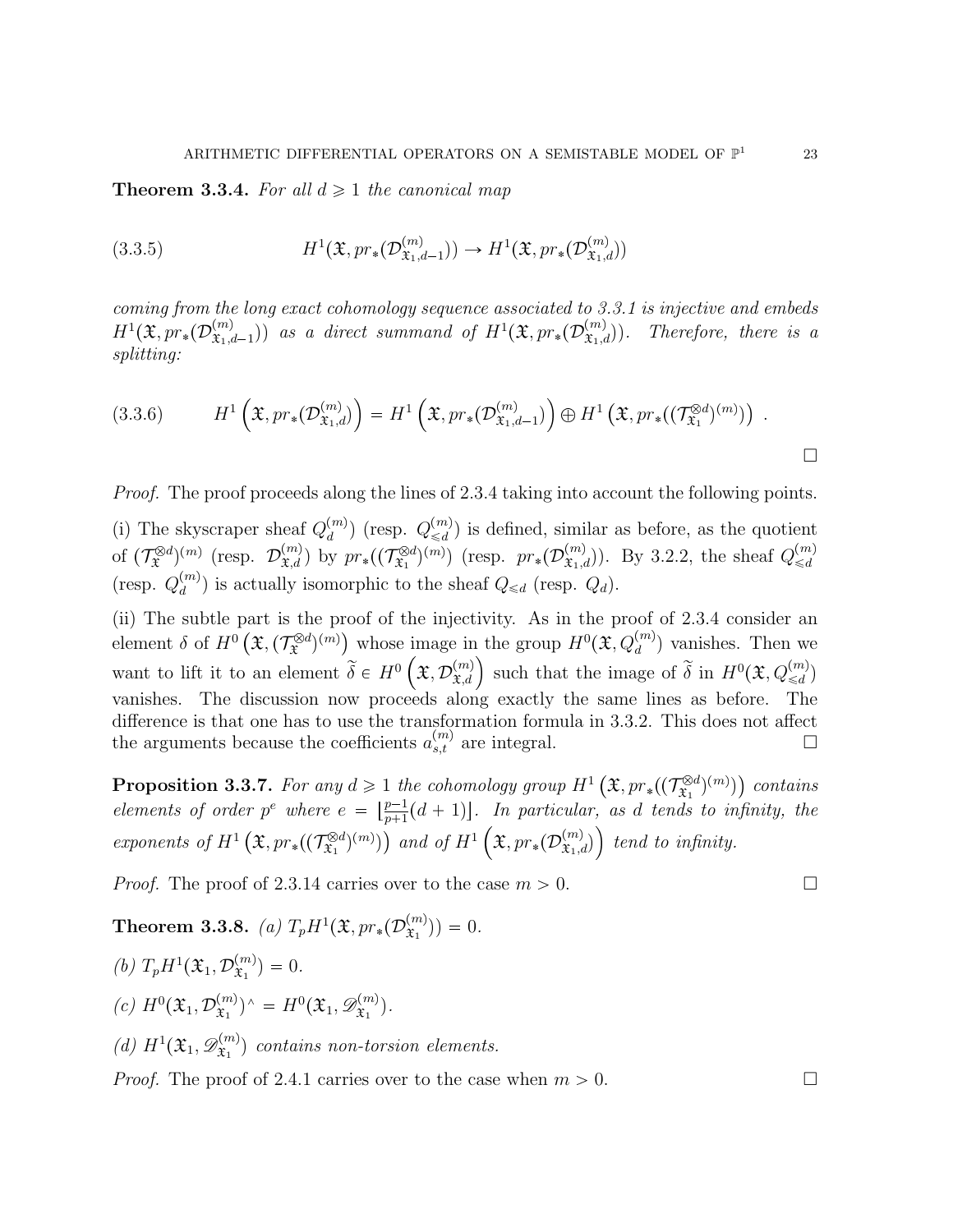3.4.  $H^1(\mathfrak{X}_1, \mathscr{D}^{\dagger}_{\mathfrak{X}_1, \mathbb{Q}})$  does not vanish for  $p > 2$ .

**Theorem 3.4.1.** (i) The inductive limit

$$
\varinjlim_{m}\widehat{H}^1({\mathfrak X}_1,{\mathcal D}_{{\mathfrak X}_1}^{(m)})\otimes_{\mathbb Z}{\mathbb Q}
$$

does not vanish when  $p > 2$ .

(ii)  $H^1(\mathfrak{X}_1, \mathcal{D}^\dagger_{\mathfrak{X}_1, \mathbb{Q}})$  does not vanish when  $p > 2$ .

Proof. (i) Let us consider the transition map

(3.4.2) 
$$
\widehat{H}^1(\mathfrak{X}_1, \mathcal{D}_{\mathfrak{X}_1}^{(0)}) \longrightarrow \widehat{H}^1(\mathfrak{X}_1, \mathcal{D}_{\mathfrak{X}_1}^{(m)}) .
$$

Using 2.4.2 and its analogues in level  $m$ , together with 3.2.4 and 3.1.5, we rewrite 3.4.2 as

$$
(3.4.3) \qquad \left[\bigoplus_{d=1}^{\infty} H^1(\mathfrak{X}, pr_*(\mathcal{T}^{\otimes d}_{\mathfrak{X}_1}))\right] \longrightarrow \left[\bigoplus_{d=1}^{\infty} H^1\left(\mathfrak{X}, pr_*((\mathcal{T}^{\otimes d}_{\mathfrak{X}_1})^{(m)})\right)\right]^\wedge,
$$

where  $\lceil - \rceil$  denotes the p-adic completion of  $\lceil - \rceil$ . Because of 3.2.2 we can formally write the right hand side of 3.4.3 as

$$
\left[\bigoplus_{d=1}^{\infty}\frac{q^{(m)}_d!}{d!}H^1\left(\mathfrak{X},pr_*(\mathcal{T}^{\otimes d}_{\mathfrak{X}_1})\right)\right]^{\wedge}.
$$

By definition of the topology, the latter *p*-adic completion is, as topological  $\mathbb{Z}_p$ -module, canonically isomorphic to

$$
\left[\bigoplus_{d=1}^{\infty} H^1\left(\mathfrak{X}, pr_*(\mathcal{T}^{\otimes d}_{\mathfrak{X}_1})\right)\right]^{\wedge}
$$

via mapping, in the d-th component,  $\frac{q_d^{(m)}}{d!}$  $\frac{d}{dt}$   $\mapsto$  1. With this identification, the map in 3.4.3 assumes the following explicit form

$$
(c_d)_{d\geq 1} \mapsto \left(\frac{d!}{q^{(m)}_d!}\cdot c_d\right)_{d\geq 1} \in \left[\bigoplus_{d=1}^{\infty} H^1\left(\mathfrak{X}, pr_*(\mathcal{T}^{\otimes d}_{\mathfrak{X}_1})\right)\right]^\wedge,
$$

where  $c_d \in H^1\left(\mathfrak{X}, pr_*(\mathcal{T}^{\otimes d}_{\mathfrak{X}_1})\right)$  $(\mathbb{R}^{d})$ . Now let  $c_d$  be a cohomology class of order  $p^{e_d}$  where  $e_d = \left[\frac{p-1}{p+1}\right]$  $\frac{p-1}{p+1}(d+1)$ , cf. 3.3.7. Denote by  $v_p$  the (logarithmic) normalized p-adic valuation. Then we have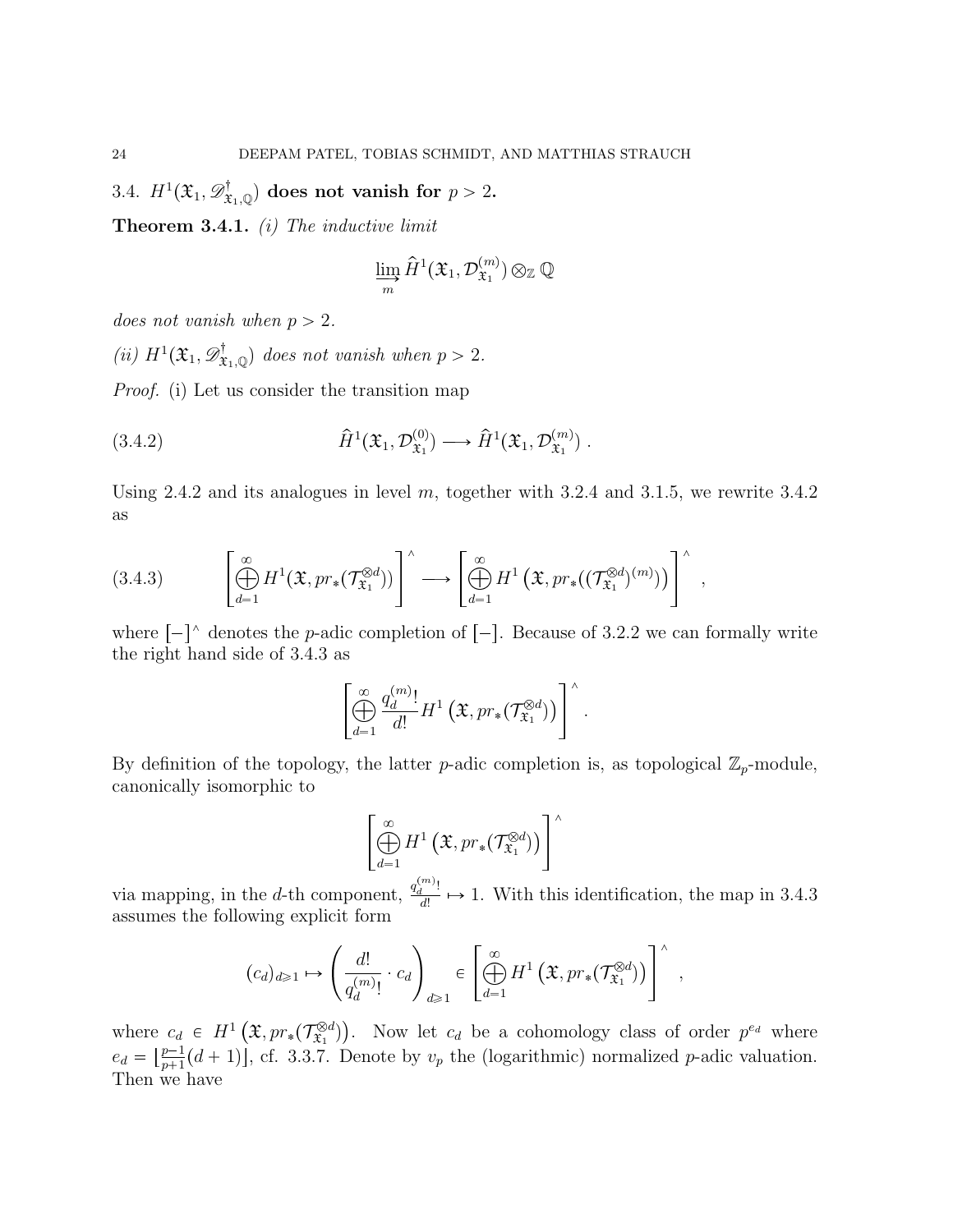$$
v_p\left(\frac{d!}{q^{(m)}_d!}\right) \leqslant \frac{d}{p-1}-\left(\frac{\left\lfloor\frac{d}{p^m}\right\rfloor}{p-1}-\log_p\left(\left\lfloor\frac{d}{p^m}\right\rfloor\right)\right) \leqslant \frac{d}{p-1}-\frac{d}{(p-1)p^m}+\log_p(d)+1\;.
$$

Let  $n_d$  be a non-negative integer, and denote by ord the order of an element. Then

$$
v_p\left(\text{ord}\left(\frac{d!}{q_d^{(m)}!} \cdot p^{n_d} c_d\right)\right) \geq \frac{p-1}{p+1}(d+1) - 1 - n_d - \left(\frac{d}{p-1} - \frac{d}{(p-1)p^m} + \log_p(d) + 1\right)
$$
  

$$
= \left(\frac{p-1}{p+1} - \frac{1}{p-1} + \frac{1}{(p-1)p^m}\right)d - n_d - \log_p(d) - 2
$$
  

$$
= \left(\frac{p^2-3p}{p^2-1} + \frac{1}{(p-1)p^m}\right)d - n_d - \log_p(d) - 2.
$$

If  $p \geq 3$  and if we put, for instance,  $n_d = \lfloor \sqrt{d} \rfloor$ ,  $d \geq 1$ , then we have, for any m,

$$
\lim_{d \to \infty} \left[ \left( \frac{p^2 - 3p}{p^2 - 1} + \frac{1}{(p-1)p^m} \right) d - n_d - \log_p(d) - 2 \right] = \infty.
$$

This means that the sequence of elements  $(p^{n_d}c_d)$  defines an element c of  $\hat{H}^1(\mathfrak{X}_1, \mathcal{D}_{\mathfrak{X}_1}^{(0)})$  $(\mathfrak{x}_1^{(0)})$ , and this element c has the property that its image in any group  $\hat{H}^1(\mathfrak{X}_1, \mathcal{D}_{\mathfrak{X}_1}^{(m)})$  $\mathfrak{X}_1^{(m)}$ ) is non-torsion. The image of c in

$$
\varinjlim_m \hat{H}^1(\mathfrak{X}_1, \mathcal{D}_{\mathfrak{X}_1}^{(m)})
$$

will also not be a torsion element.

(ii) Because the maps

$$
H^1(\mathfrak{X}_1, \mathscr{D}_{\mathfrak{X}_1}^{(m)}) \longrightarrow \varprojlim_k H^1(\mathfrak{X}_1, \mathcal{D}_{\mathfrak{X}_1}^{(m)}/p^k \mathcal{D}_{\mathfrak{X}_1}^{(m)}) = \hat{H}^1(\mathfrak{X}_1, \mathcal{D}_{\mathfrak{X}_1}^{(m)})
$$

are surjective, cf. 3.1.1, the same is true after tensoring with  $\mathbb Q$  and taking the limit for  $m \to \infty$ .

## **REFERENCES**

- [1] A. Beĭlinson and J. Bernstein. Localisation de g-modules. C. R. Acad. Sci. Paris Sér. I Math., 292(1):15–18, 1981.
- [2] P. Berthelot. Cohomologie rigide et théorie des  $D$ -modules. In p-adic analysis (Trento, 1989), volume 1454 of Lecture Notes in Math., pages 80–124. Springer, Berlin, 1990.
- [3] P. Berthelot. D-modules arithmétiques I. Opérateurs différentiels de niveau fini. Ann. Sci. E.N.S, 29:185–272, 1996.